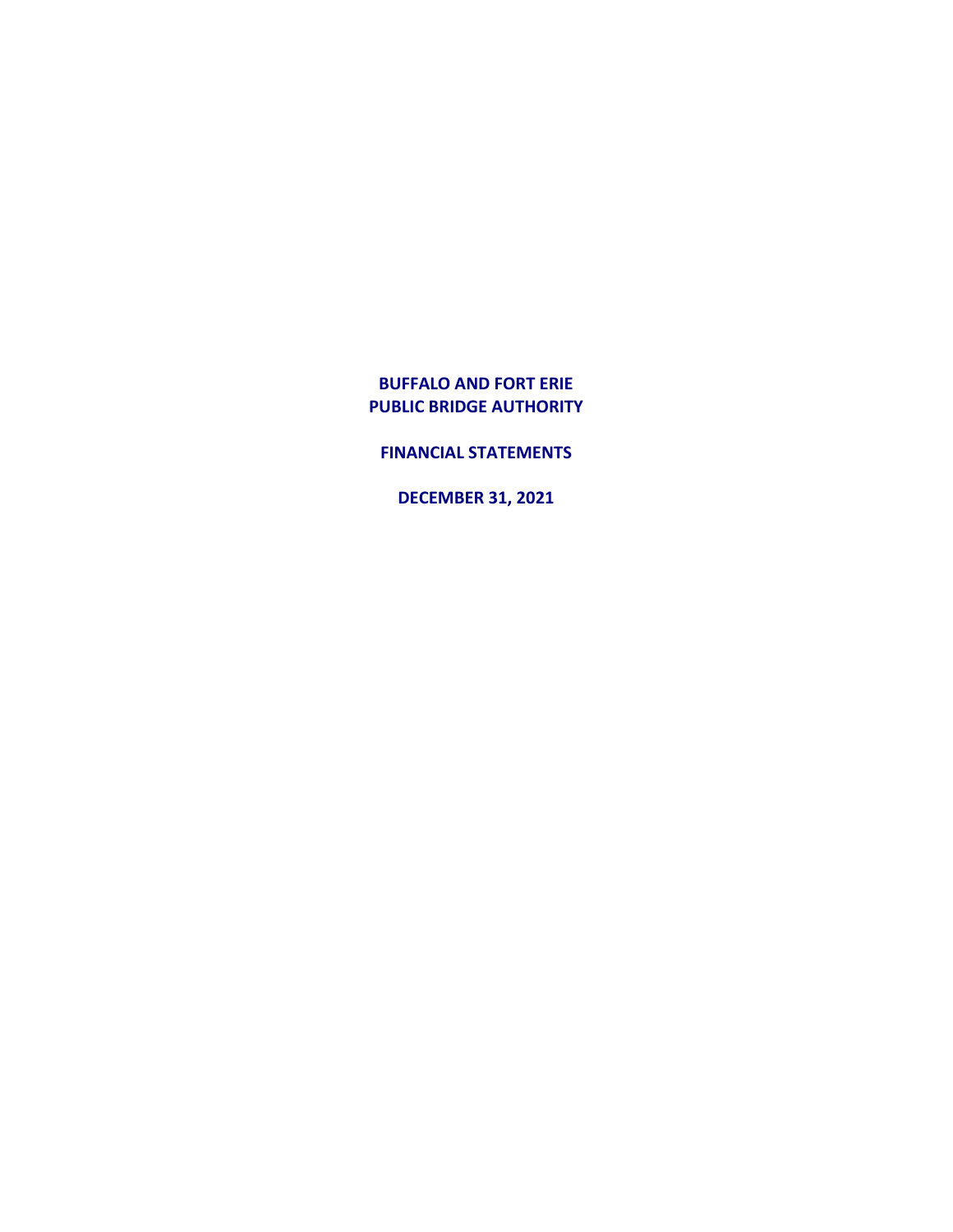# **Table of Contents**

December 31, 2021

Independent Auditors' Report

Management's Discussion and Analysis

### Financial Statements

Balance Sheets Statements of Revenues, Expenses, and Changes in Net Position Statements of Cash Flows Statements of Fiduciary Net Position Statements of Changes in Fiduciary Net Position

Notes to Financial Statements

### Required Supplementary Information (Unaudited)

Schedule of Changes in the Authority's Net Pension Asset and Related Ratios – Canadian Plan Schedule of Changes in the Authority's Net Pension Asset and Related Ratios – U.S. Plan Schedule of Canadian Plan Contributions Schedule of U.S. Plan Contributions Schedule of Changes in the Authority's Net OPEB Liability and Related Ratios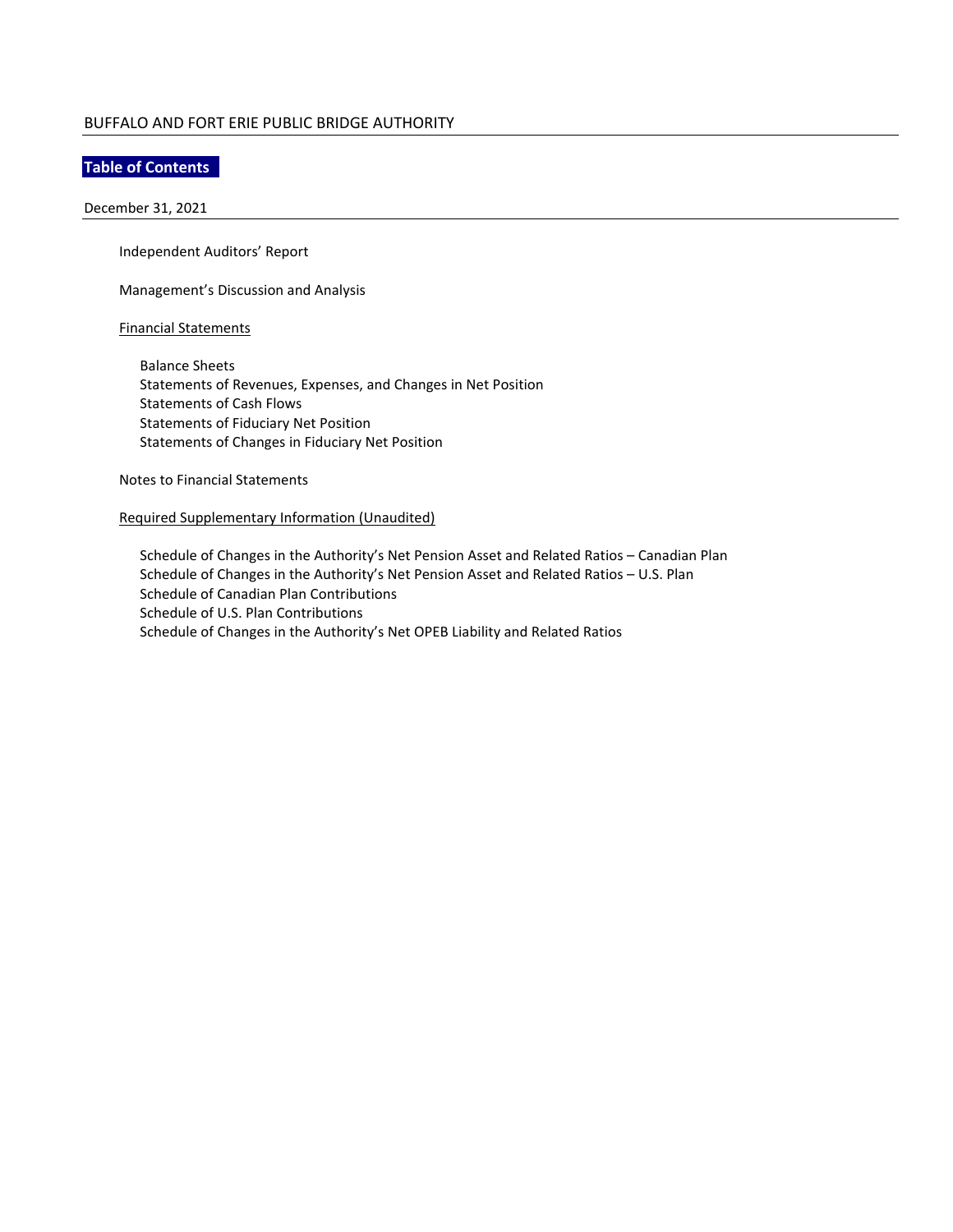

CERTIFIED PUBLIC ACCOUNTANTS

Cyclorama Building | 369 Franklin Street | Buffalo, NY 14202

p:716.856.3300 | f:716.856.2524 | www.LumsdenCPA.com

**INDEPENDENT AUDITORS' REPORT**

The Board of Directors Buffalo and Fort Erie Public Bridge Authority

## **Opinion**

We have audited the financial statements of Buffalo and Fort Erie Public Bridge Authority (the Authority), a business-type activity, as of and for the years ended December 31, 2021 and 2020, and the related notes to the financial statements, which collectively comprise the Authority's basic financial statements as listed in the table of contents.

In our opinion, the accompanying financial statements present fairly, in all material respects, the financial position of the Authority as of December 31, 2021 and 2020, and the changes in its financial position and its cash flows for the years then ended, in accordance with accounting principles generally accepted in the United States of America.

## **Basis for Opinion**

We conducted our audits in accordance with auditing standards generally accepted in the United States of America (GAAS). Our responsibilities under those standards are further described in the Auditors' Responsibilities for the Audit of the Financial Statements section of our report. We are required to be independent of the Authority, and to meet our other ethical responsibilities, in accordance with the relevant ethical requirements relating to our audits. We believe that the audit evidence we have obtained in sufficient and appropriate to provide a basis for our audit opinion.

### **Responsibilities of Management for the Financial Statements**

Management is responsible for the preparation and fair presentation of the financial statements in accordance with accounting principles generally accepted in the United States of America, and for the design, implementation, and maintenance of internal control relevant to the preparation and fair presentation of financial statements that are free from material misstatement, whether due to fraud or error.

In preparing the financial statements, management is required to evaluate whether there are conditions or events, considered in the aggregate, that raise substantial doubt about the Authority's ability to continue as a going concern for one year after the date that the financial statements are issued.

# **Auditors' Responsibility for the Audit of the Financial Statements**

Our objectives are to obtain reasonable assurance about whether the financial statements as a whole are free from material misstatement, whether due to fraud or error, and to issue an auditors' report that includes our opinion. Reasonable assurance is a high level of assurance but is not absolute assurance and therefore is not a guarantee that an audit conducted in accordance with GAAS will always detect a material misstatement when it exists. The risk of not detecting a material misstatement resulting from fraud is higher than one resulting from error, as fraud may involve collusion, forgery, intentional omissions, misrepresentations, or the override of internal control. Misstatements are considered material if there is a substantial likelihood that, individually or in the aggregate, they would influence the judgment made by a reasonable user based on the financial statements.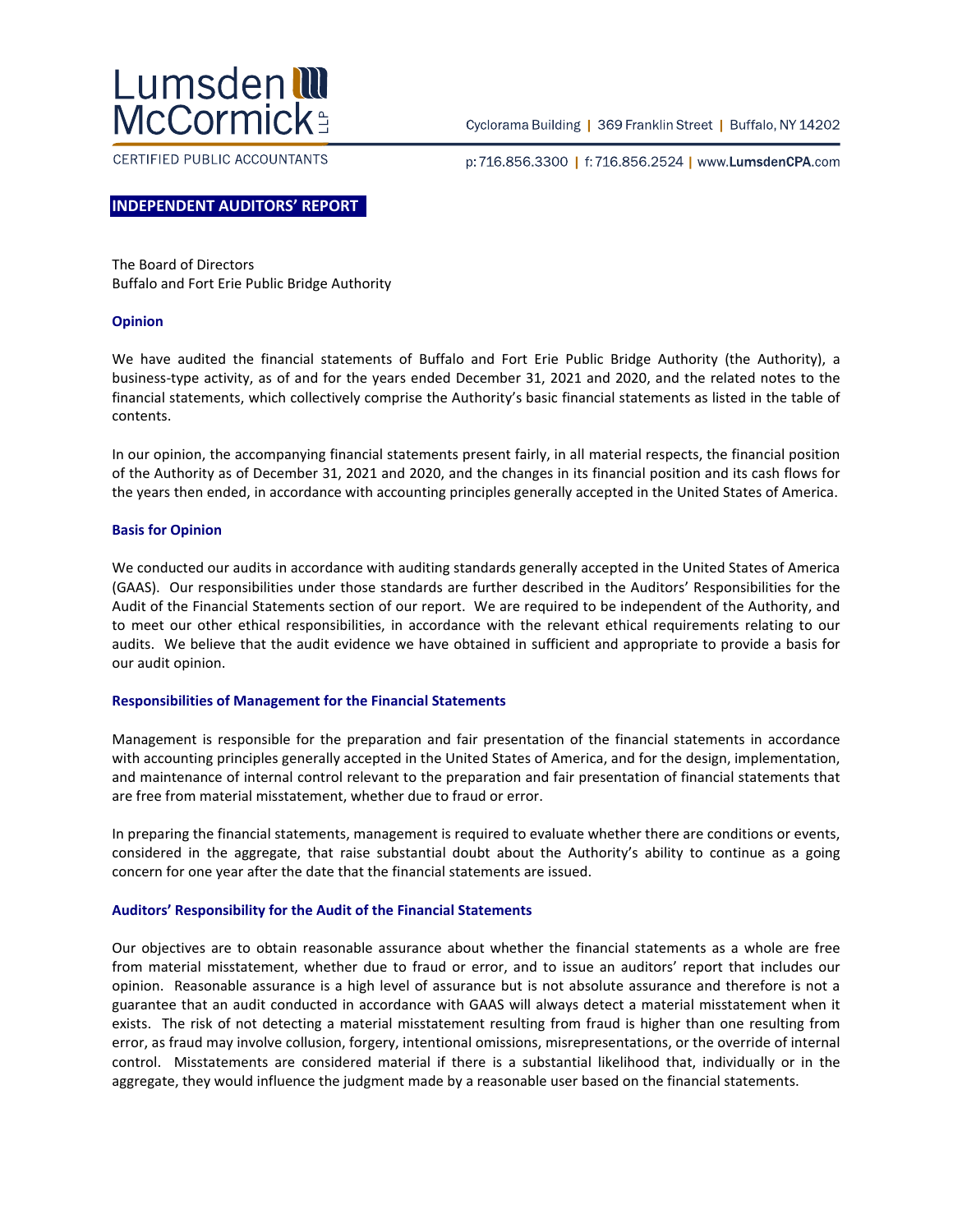In performing an audit in accordance with GAAS, we:

- Exercise professional judgment and maintain professional skepticism throughout the audit.
- Identify and assess the risks of material misstatement of the financial statements, whether due to fraud or error, and design and perform audit procedures responsive to those risks. Such procedures include examining, on a test basis, evidence regarding the amounts and disclosures in the financial statements.
- Obtain an understanding of internal control relevant to the audit in order to design audit procedures that are appropriate in the circumstances, but not for the purpose of expressing an opinion on the effectiveness of the Authority's internal control. Accordingly, no such opinion is expressed.
- Evaluate the appropriateness of accounting policies used and the reasonableness of significant accounting estimates made by management, as well as evaluate the overall presentation of the financial statements.
- Conclude whether, in our judgment, there are conditions or events, considered in the aggregate, that raise substantial doubt about the Authority's ability to continue as a going concern for a reasonable period of time.

We are required to communicate with those charged with governance regarding, among other matters, the planned scope and timing of the audit, significant audit findings, and certain internal control related matters that we identified during the audit.

# **Required Supplementary Information**

Accounting principles generally accepted in the United States of America require that management's discussion and analysis and other required supplementary information, as listed in the table of contents, be presented to supplement the financial statements. Such information is the responsibility of management and, although not a part of the basic financial statements, is required by the Governmental Accounting Standards Board who considers it to be an essential part of financial reporting for placing the basic financial statements in an appropriate operational, economic, or historical context. We have applied certain limited procedures to the required supplementary information in accordance with GAAS, which consisted of inquiries of management about the methods of preparing the information and comparing the information for consistency with management's responses to our inquiries, the basic financial statements, and other knowledge we obtained during our audit of the basic financial statements. We do not express an opinion or provide any assurance on the information because the limited procedures do not provide us with sufficient evidence to express an opinion or provide any assurance.

Clornick, LLP

February 25, 2022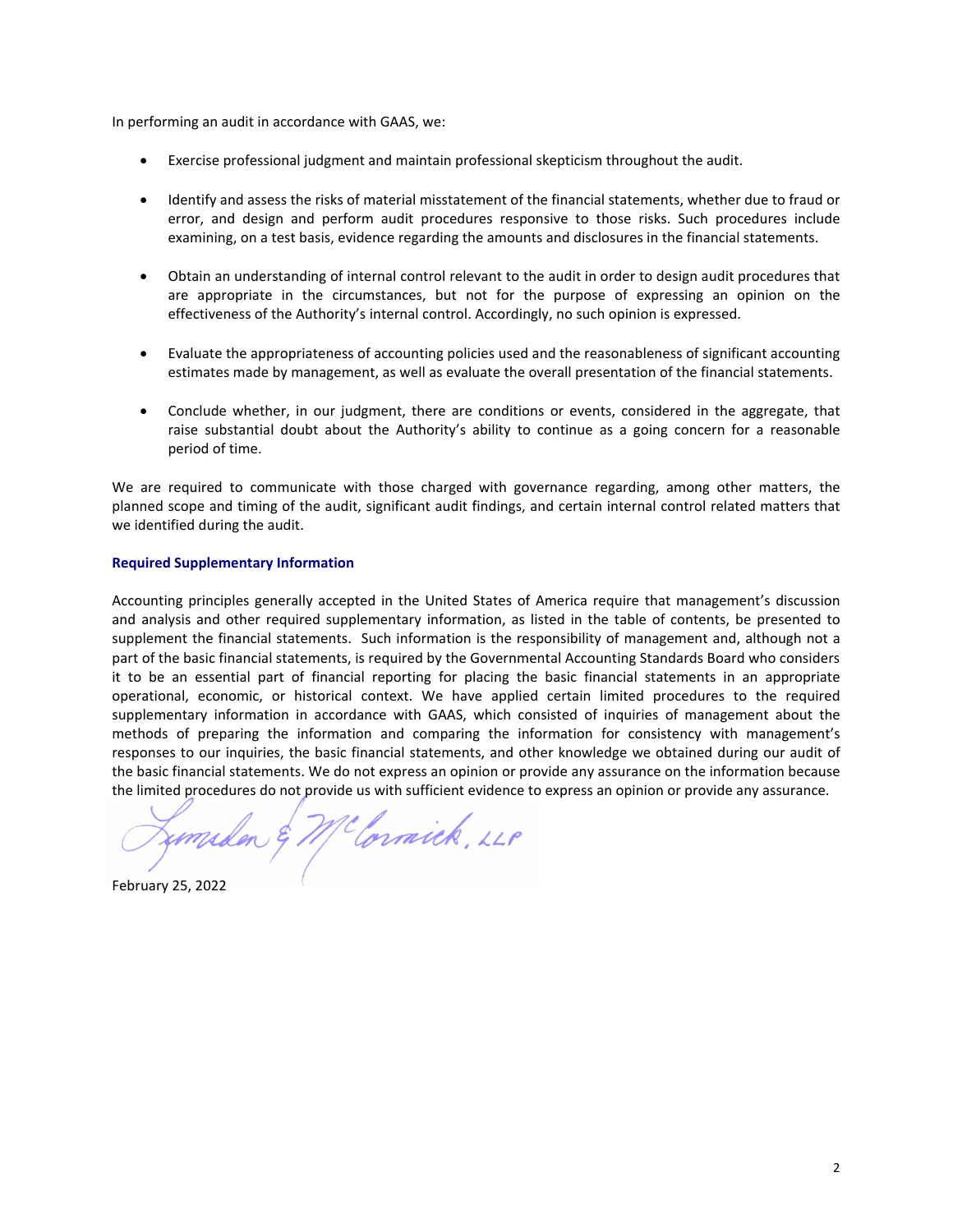# **Management's Discussion and Analysis (Unaudited)**

December 31, 2021

The management of the Buffalo and Fort Erie Public Bridge Authority (hereinafter referred to as the Authority) offers the following overview and analysis of the Authority's financial activities as of and for the years ended December 31, 2021, 2020 and 2019 which should be read in conjunction with the Authority's financial statements and notes to the financial statements.

## **OVERVIEW OF THE FINANCIAL STATEMENTS**

This discussion and analysis is intended to serve as an introduction to the Authority's financial statements. It begins by presenting and explaining the financial statements. These statements have been prepared according to accounting principles generally accepted in the United States of America (GAAP). Revenues and expenses are recorded using the accrual basis of accounting, meaning that they are recorded and recognized by the Authority as earned/incurred, regardless of when cash is received or paid.

The balance sheets present information on all the Authority's assets, deferred outflows of resources, liabilities, and deferred inflows of resources with the difference reported as net position. Increases or decreases in net position serve as a relative indicator as to whether the Authority's financial position is strengthening or weakening over time.

The statements of revenues, expenses, and changes in net position show the results of the Authority's operations during the year and reflect both operating and non-operating activities. Changes in net position reflect the operational impact of the current year's activities on the financial position of the Authority.

The statements of cash flows provide an analysis of the sources and uses of cash. The cash flow statements show net cash provided or used in operating, capital and related financing, and investing activities.

The notes to the financial statements include additional information which provides a further understanding of the financial statements.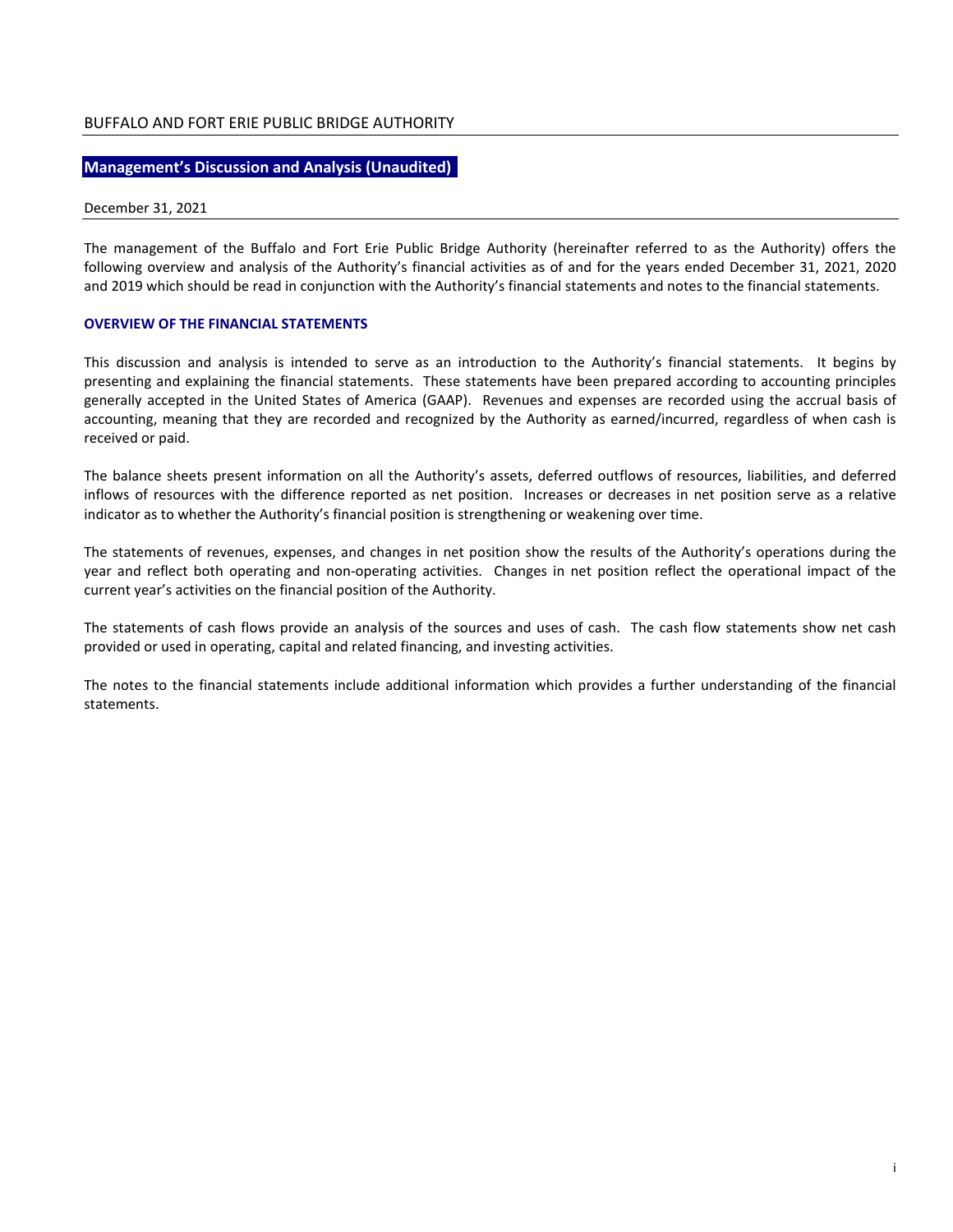### **FINANCIAL STATEMENT ANALYSIS**

### **Balance Sheets as of December 31:**

| U.S. \$, in thousands                                              |    | 2021    |    | 2020    |    | 2019    |
|--------------------------------------------------------------------|----|---------|----|---------|----|---------|
| <b>Assets</b>                                                      |    |         |    |         |    |         |
| Current assets                                                     | \$ | 79,437  | Ŝ. | 79,607  | Ŝ. | 94,734  |
| <b>Restricted assets</b>                                           |    | 17,104  |    | 19,374  |    | 19,678  |
| Net pension asset                                                  |    | 9,405   |    | 7,390   |    | 3,582   |
| Net OPEB asset                                                     |    | 604     |    |         |    |         |
| Capital assets, net                                                |    | 244,755 |    | 249,913 |    | 239,199 |
| <b>Total assets</b>                                                |    | 351,305 |    | 356,284 |    | 357,193 |
| <b>Deferred outflows of resources</b>                              |    | 2,123   |    | 2,977   |    | 4,826   |
| <b>Total assets and deferred outflows of resources</b>             | Ŝ. | 353,428 | Ś. | 359,261 | Ś. | 362,019 |
| <b>Liabilities</b>                                                 |    |         |    |         |    |         |
| <b>Current liabilities</b>                                         | \$ | 8,988   | Ŝ. | 10,453  | Ŝ. | 12,536  |
| Noncurrent liabilities                                             |    | 91,544  |    | 97,072  |    | 105,999 |
| <b>Total liabilities</b>                                           |    | 100,532 |    | 107,525 |    | 118,535 |
| <b>Deferred inflows of resources</b>                               |    | 6,077   |    | 6,706   |    | 3,721   |
| <b>Net position</b>                                                |    |         |    |         |    |         |
| Net investment in capital assets                                   |    | 148,000 |    | 147,659 |    | 131,766 |
| Restricted                                                         |    | 14,895  |    | 14,981  |    | 16,893  |
| Unrestricted                                                       |    | 83,924  |    | 82,390  |    | 91,104  |
| <b>Total net position</b>                                          |    | 246,819 |    | 245,030 |    | 239,763 |
| Total liabilities, deferred inflows of resources, and net position | \$ | 353,428 | Ś  | 359,261 | Ś  | 362,019 |

As noted above, net position serves as an indicator of the Authority's overall financial strength. The Authority's net position increased by \$1,789,000 in 2021, \$5,267,000 during 2020, and \$15,669,000 during 2019 resulting from the Authority's operating and non-operating activities each year. The effects of the variances are detailed on page iii.

In 2017, the Authority issued \$70,800,000 Toll System Revenue Bonds at a premium of \$12,915,000, the proceeds of which were required to be used for the bridge redecking and rehabilitation project, coatings project, and enhancements to the U.S. plaza regarding inspection capacity. All bond proceeds were spent by December 31, 2020. Unspent bond proceeds at December 31, 2019 totaled \$188,000 and are recorded as restricted assets. The net investment in capital assets at December 31, 2021, 2020, and 2019, reflects that activity as it consists of the Authority's net capital assets offset by any payables and debt outstanding used to finance the capital asset purchases. As required by the Authority's bond indenture, the restricted portion of net position is reserved for debt service, governmental payments, and operating reserves. Restricted amounts fluctuate based upon the amount of required debt service and operating reserve requirements. Substantially all unrestricted net position has been designated by the Board of Directors for acquisition or construction of capital projects and/or major repairs and replacements.

Deferred outflows and deferred inflows of resources primarily represent actuarially determined amounts related to the Authority's pension and OPEB plans that will be amortized through pension and OPEB expense over several years. Deferred items arise primarily from the differences between actual and expected investment earnings and changes in healthcare cost trends and the Authority's contributions subsequent to the plans' measurement dates.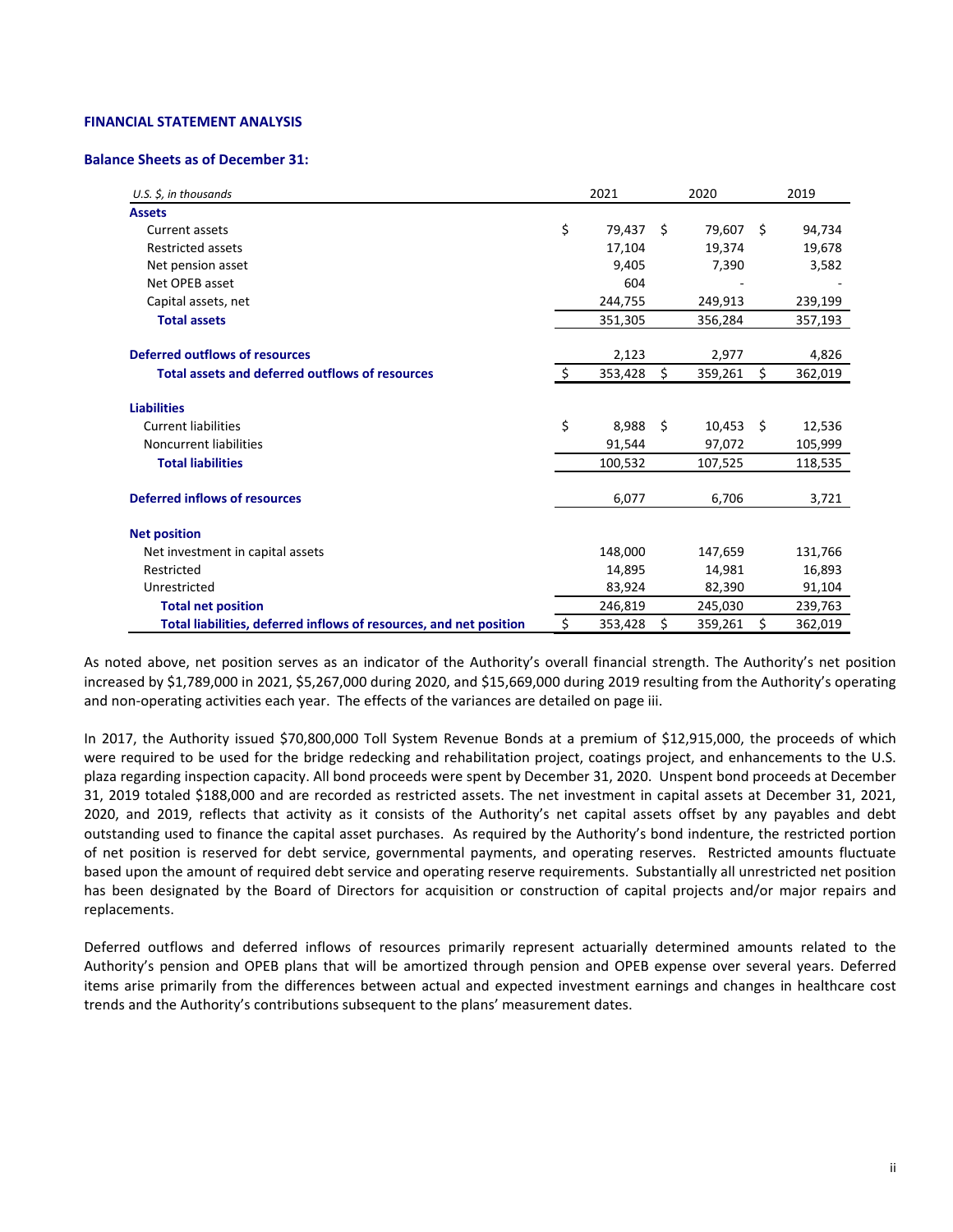| U.S. $\zeta$ , in thousands                            |    | 2021     |    | 2020     | 2019          |
|--------------------------------------------------------|----|----------|----|----------|---------------|
| <b>Operating revenues</b>                              |    |          |    |          |               |
| <b>Toll revenues</b>                                   | \$ | 18,165   | \$ | 16,910   | \$<br>22,118  |
| Other revenues                                         |    | 8,123    |    | 7,662    | 8,813         |
| <b>Total operating revenues</b>                        |    | 26,288   |    | 24,572   | 30,931        |
| <b>Operating expenses</b>                              |    |          |    |          |               |
| Toll collection and traffic control                    |    | 1,386    |    | 1,643    | 2,211         |
| Maintenance of bridge, buildings, plazas and equipment |    | 3,918    |    | 3,761    | 4,694         |
| Administration                                         |    | 3,509    |    | 3,437    | 3,117         |
| Pension                                                |    | (408)    |    | 283      | 673           |
| Other postemployment benefits                          |    | (2,855)  |    | (3,650)  | (1, 162)      |
| Other expenses                                         |    | 1,261    |    | 1,177    | 1,157         |
| <b>Bad debts</b>                                       |    | 3,192    |    | 2,500    |               |
| Loss on asset disposals/impairment                     |    | 2,268    |    | 306      |               |
| Depreciation                                           |    | 8,143    |    | 8,053    | 6,242         |
| <b>Total operating expenses</b>                        |    | 20,414   |    | 17,510   | 16,932        |
| <b>Operating income</b>                                |    | 5,874    |    | 7,062    | 13,999        |
| Non-operating revenues (expenses)                      |    |          |    |          |               |
| Net increase (decrease) in fair value of investments   |    | (767)    |    | 1,450    | 3,216         |
| Interest income                                        |    | 34       |    | 84       | 109           |
| Interest expense                                       |    | (3, 381) |    | (3, 476) | (3,570)       |
| Grant revenue                                          |    |          |    |          | 1,814         |
| Currency remeasurement                                 |    | 29       |    | 147      | 101           |
| <b>Total non-operating revenues (expenses)</b>         |    | (4,085)  |    | (1,795)  | 1,670         |
| <b>Change in net position</b>                          |    | 1,789    |    | 5,267    | 15,669        |
| Net position, beginning of year                        |    | 245,030  |    | 239,763  | 224,094       |
| Net position, end of year                              | Ś. | 246,819  | Ś. | 245,030  | \$<br>239,763 |

### **Statements of Revenues, Expenses, and Changes in Net Position for the years ended December 31:**

As a bi-national toll bridge operator, the Authority earns revenues and incurs expenses in both U.S. and Canadian dollars. Canadian revenues and expenses are converted to U.S. dollars at the average exchange rate for the month in which the transaction occurs. Fluctuations in the exchange rates result in an improvement or deterioration in the currency remeasurement to U.S. dollars.

Toll volumes decreased 5% in 2021 compared to 2020 due to the continued border restrictions on non-essential travel put in place by the governments of the U.S. and Canada on March 21, 2020 in response to the COVID-19 pandemic. The auto and bus categories of travel were impacted the most as trade and commerce is deemed essential travel by both governments. Overall, toll revenues increased approximately 7.4% as a result of a 9.2% increase in truck revenues, offset by a 8.6% decrease in auto and bus revenues. Truck toll revenue accounts for 92% of the Authority's toll revenue. The increase in truck revenue was due to a toll increase effective January 1, 2020, as well as increased volume in 2021. Toll revenue decreased 24% in 2020 from 2019 due to the impact of the COVID-19 border restrictions put in place by the US and Canadian governments as previously described.

Other revenues consist primarily of rental income, the largest portion of which is attributed to leases with duty-free businesses. The rent from the duty-free stores was negatively impacted by the border restrictions on non-essential travel that resulted in sharp declines in duty free sales. Both the U.S. and the Canadian duty-free stores are required to pay a minimum base rent, however, due to COVID-19 border restrictions, the Authority entered into rent deferral agreements with both stores. These agreements permit the deferral of base rent for a period of time with repayment over 12 months at an interest rate of 4%. At December 31, 2021, the Canadian duty-free store was in default of their lease and the deferral agreement. The decrease of the duty-free rent was mitigated by an increase in the rents attributed to government agencies. Bad debt expense of \$3,192,000 and \$2,500,000 was recognized for 2021 and 2020 related to these duty-free lease agreements.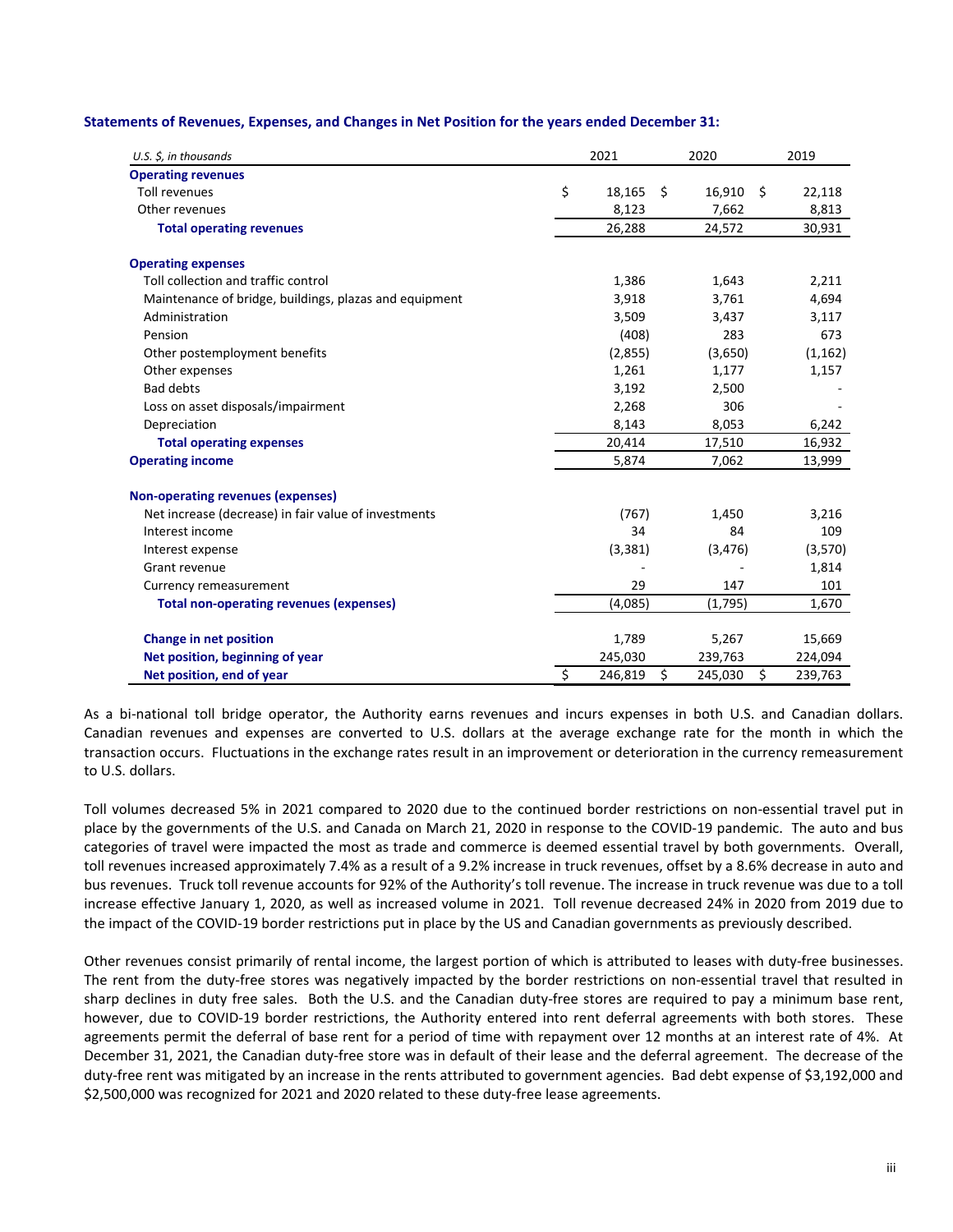Operating expenses increased \$2,904,000 or 16.6% from 2020 to 2021. The increase is primarily due to the recognition of a one-time asset impairment loss of \$2,268,000 related to the previous bridge coatings project. The new bridge coatings project was completed in 2021. An increase in bad debt expense of \$692,000 is attributable to duty-free rent discussed previously. Fluctuations in pension and OPEB are primarily the result of changes in assumptions used in the actuarial calculations. As a result, the Authority recognized income of \$3,263,000, \$3,367,000, and \$489,000 related to its pension and OPEB plans for the years ended 2021, 2020, and 2019.

Operating expenses increased \$578,000 or 3.4% in 2020 compared to 2019. The primary driver in the increase in operating expenses in 2020 was due to recording \$2,500,000 in bad debt expense attributable to duty free rent which was mitigated by an increase in OPEB income of \$2,488,000 from 2019.

Total non-operating net expenses increased \$2,290,000 in 2021 and \$3,465,000 in 2020. The Authority utilized its capital improvement reserve to fund capital projects that were already in progress. As a result, the investments held in the capital improvement reserve were reallocated to more liquid investments and other short-term fixed income investments which reduced investment earnings. The fair value of investments declined approximately \$2,217,000 in 2021 and \$1,791,000 in 2020. Additionally, capital grant revenue of \$1,814,000 received in 2019 did not occur in 2020.

# **CAPITAL ASSETS AND LONG-TERM DEBT**

The Authority's total investment in capital assets as of December 31, 2021 approximated \$244,755,000 representing 70% of the Authority's total assets. Capital assets consist of land, the Peace Bridge, buildings and plaza improvements, equipment, and construction-in-progress. Capital asset additions totaled \$6,319,000 in 2021 and \$19,082,000 in 2020, as the Authority continued the Peace Bridge rehabilitation and bridge coatings projects and other capital projects and equipment purchases.

In June 2014, the Authority issued \$28,840,000 in fixed rate Toll Bridge System Revenue Refunding Bonds at a premium of \$4,262,000, to currently refund \$33,500,000 of outstanding Series 2005 bonds, with interest rates ranging from 4% to 5%, and a true interest cost of 2.22%. The Series 2014 bond proceeds of \$33,102,000 plus \$3,710,000 in Series 2005 bond reserve monies were used to refund the Series 2005 bonds under a mandatory tender and establish the Series 2014 debt reserves. The outstanding balance of the 2014 bonds at December 31, 2021 was \$12,260,000.

Fitch Ratings has assigned ratings of "A" respectively, to the Series 2014 Bonds.

In June 2017, the Authority issued \$70,800,000 in 30 year fixed rate Toll Bridge System Revenue Bonds at a premium of \$12,915,000, to finance the redecking and rehabilitation of the Peace Bridge, make a deposit to the debt service reserve account, and to pay certain costs of issuance of the Series 2017 bonds. The proceeds may also be used to pay the cost of the Peace Bridge coatings and enhancements to the U.S. plaza devoted to inspection capacity. The Series 2017 bonds were issued on a parity with the Series 2014 bonds, with fixed interest rates of 5%, and a true interest cost of 3.71%. Principal repayments begin upon the repayment of the Series 2014 bonds (January 1, 2025) and continue until January 1, 2047.

Standard & Poor's Rating Services have assigned a rating of "A+" to the Series 2017 Bonds.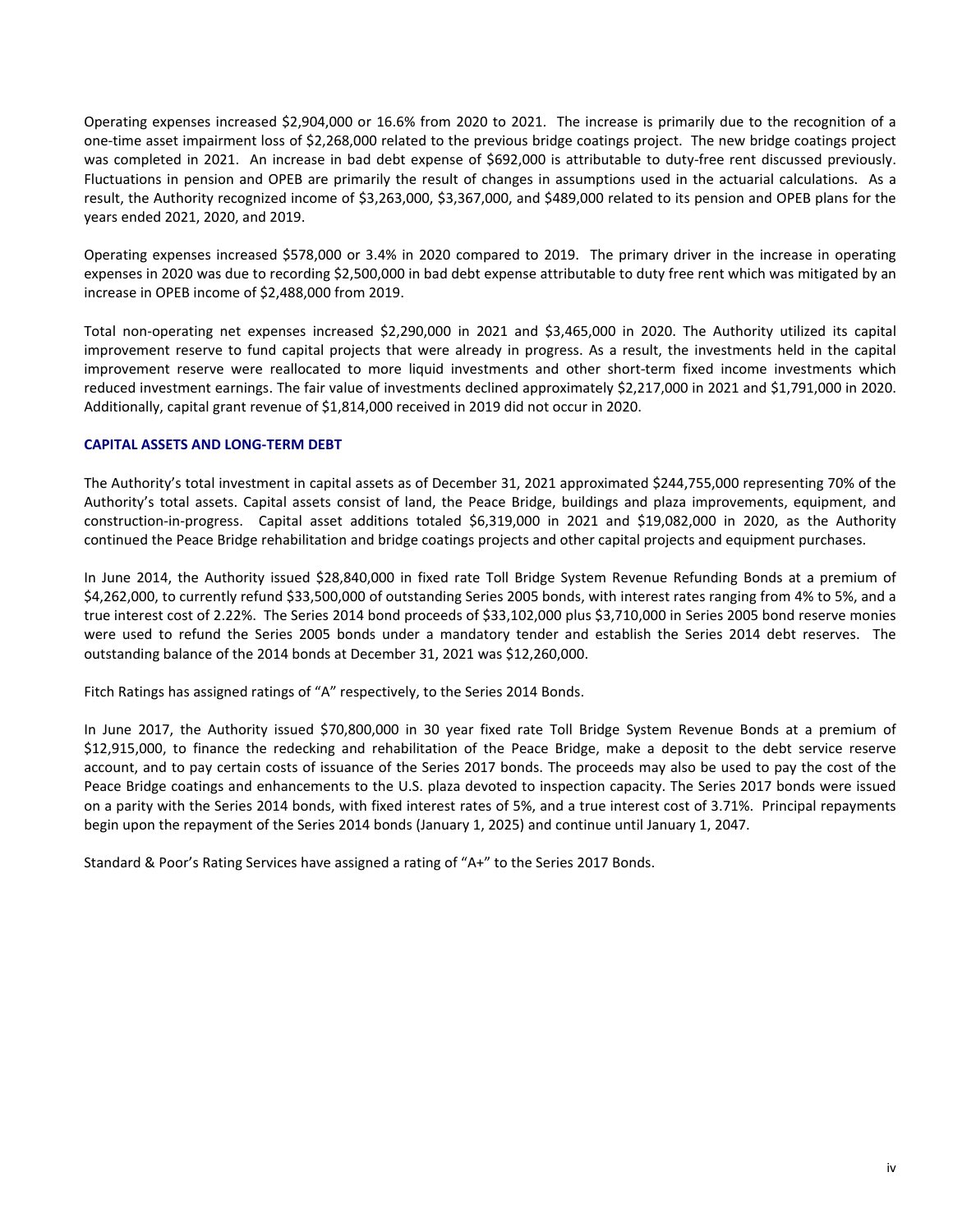### **FACTS THAT WILL IMPACT FINANCIAL POSITION**

The COVID-19 pandemic has had health, financial, and economic impacts across the world. Effective March 21, 2020, the United States and Canada enacted a joint initiative temporarily restricting all non-essential travel across the U.S/Canadian border. Supply chains, including trucking, were not impacted by these restrictions. Americans and Canadians also crossing the land border every day to do essential work or for other urgent or essential reasons were not impacted. These restrictions were extended approximately every 30 days from March 2020 through August 8, 2021. On August 9, 2021, Canada began to allow nonessential travel provided the individual was fully vaccinated and received a negative COVID test within 72 hours of entry into Canada. On November 30, 2021, Canada removed the test requirement for Canadian citizens for trips to the U.S. that were 72 hours or less. On December 21, 2021, in response to the presence of the Omicron variant and increasing positive cases, Canada reinstituted its negative test requirement for all travel across land borders with the U.S. On November 8, 2021, the U.S began allowing fully vaccinated non-essential travelers to enter the US with no requirement of a negative COVID test. We expect some form of border restrictions to continue into 2022.

Beginning in January 2022, both governments are requiring all truck drivers (even though they are still designated essential) to be fully vaccinated to be able to cross into the United States and Canada. The duration of such requirements is uncertain given the potential economic and supply chain impacts. The Authority has been designated as an essential business by both countries and all Authority staff are able to report to work and are not prevented from crossing the border to do so.

While the duration and type of future travel restrictions are currently unknown, the Authority has experienced traffic declines in 2021 as compared to the previous year in passenger crossings since the non-essential travel restrictions were put in place. The Authority anticipates that traffic declines will continue to impact toll revenues and duty-free revenues in 2022.

Due to the border restrictions imposed by the U.S and Canadian governments in response to the COVID-19 pandemic, both of the Authority's duty-free enterprise tenants entered into rent deferral agreements with the Authority. These agreements allowed for the deferral of minimum rent due under the lease agreements for a specified period of time at an interest rate of 4% per annum.

The U.S. duty-free store has remained open during the ongoing border restrictions (at reduced hours) and continues to pay a percentage of actual sales made each month as rent. The amount deferred is the difference between the minimum rent (based on 2019 sales levels) and the amounts paid to the Authority.

The Canadian duty-free store closed in March 2020 and reopened in September 2021. Its deferral agreement expired July 31, 2020 and the Canadian duty-free lease is currently in default. Due to the default status, the Authority has recognized a \$5,692,000 bad debt allowance related to the 2020 and 2021 deferred rent due by the Canadian duty-free operator.

Despite the loss of toll revenue and the deferral of the duty-free rent payments, at December 31, 2021 the Authority has sufficient reserves to pay debt service and meet its operating expenses. Assets include approximately \$77,000,000 of unrestricted cash and cash equivalents, representing nearly 2,570 days cash on hand.

As the COVID-19 border restrictions continue, the Authority continues to closely monitor the impacts of these restrictions on its operations, revenues, and liquidity. The Authority's 2022 budget was developed to include the continued operating cost curtailment measures and the deferral of non-critical capital projects until a later date to reduce short-term operating and longterm capital expenses.

## **CONTACT FOR AUTHORITY'S FINANCIAL MANAGEMENT**

This report is designed to provide a general overview of the finances of the Authority for interested parties. Questions concerning any information within this report or requests for additional information should be addressed to Karen L. Costa, Chief Financial Officer, 100 Queen Street, Fort Erie, ON L2A 3S6.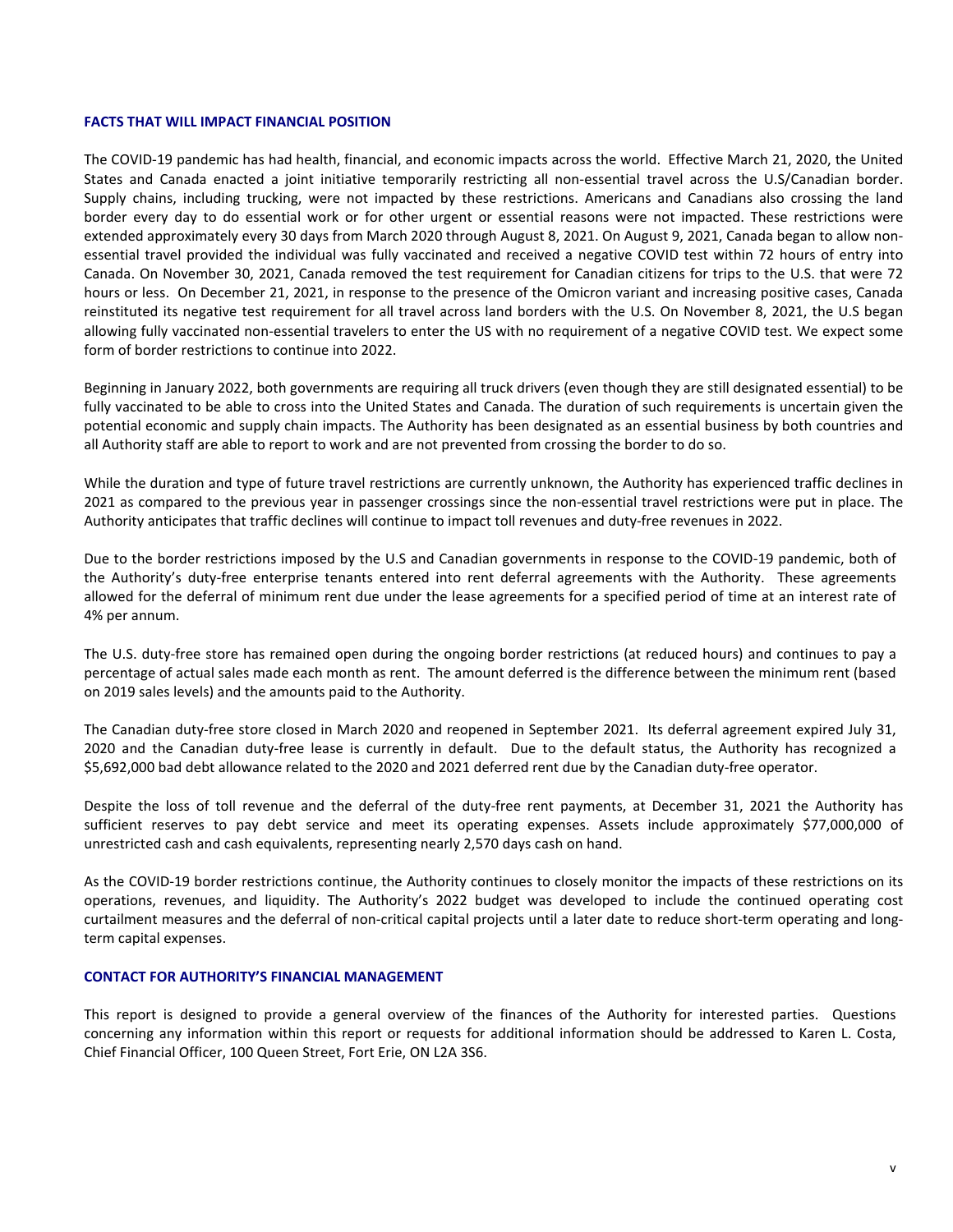# **Balance Sheets (in thousands)**

| December 31,                                                       |    | 2021       | 2020    |
|--------------------------------------------------------------------|----|------------|---------|
|                                                                    |    |            |         |
| <b>Assets</b>                                                      |    |            |         |
| <b>Current assets:</b>                                             |    |            |         |
| Cash                                                               | \$ | 3,753 \$   | 951     |
| Accounts receivable, net                                           |    | 1,913      | 1,699   |
| Prepaid expenses                                                   |    | 307        | 297     |
| Investments                                                        |    | 73,464     | 76,660  |
|                                                                    |    | 79,437     | 79,607  |
| <b>Noncurrent assets:</b>                                          |    |            |         |
| <b>Restricted assets:</b>                                          |    |            |         |
| Cash                                                               |    | 10,011     | 12,188  |
| Investments                                                        |    | 7,093      | 7,186   |
|                                                                    |    | 17,104     | 19,374  |
| Net pension asset                                                  |    | 9,405      | 7,390   |
| Net OPEB asset                                                     |    | 604        |         |
| Capital assets, net (Note 5)                                       |    | 244,755    | 249,913 |
|                                                                    |    | 271,868    | 276,677 |
| <b>Total assets</b>                                                |    | 351,305    | 356,284 |
| <b>Deferred outflows of resources</b>                              |    |            |         |
| Defeasance loss                                                    |    | 89         | 146     |
| Deferred outflows of resources related to pensions                 |    | 1,761      | 2,461   |
| Deferred outflows of resources related to OPEB                     |    | 273        | 370     |
| <b>Total deferred outflows of resources</b>                        |    | 2,123      | 2,977   |
| <b>Total assets and deferred outflows of resources</b>             | Ŝ. | 353,428 \$ | 359,261 |
| <b>Liabilities</b>                                                 |    |            |         |
| <b>Current liabilities:</b>                                        |    |            |         |
| Current portion of bonds payable                                   | \$ | $2,830$ \$ | 2,690   |
| Accounts payable and accrued liabilities                           |    | 3,085      | 4,643   |
| Accrued compensation and benefits                                  |    | 759        | 737     |
| Other current liabilities                                          |    | 2,314      | 2,383   |
|                                                                    |    | 8,988      | 10,453  |
| <b>Noncurrent liabilities:</b>                                     |    |            |         |
| Bonds payable                                                      |    | 91,544     | 95,203  |
| Net OPEB liability                                                 |    |            | 1,869   |
|                                                                    |    | 91,544     | 97,072  |
| <b>Total liabilities</b>                                           |    | 100,532    | 107,525 |
| <b>Deferred inflows of resources</b>                               |    |            |         |
| Deferred inflows of resources related to pensions                  |    | 4,214      | 4,129   |
| Deferred inflows of resources related to OPEB                      |    | 1,863      | 2,577   |
| <b>Total deferred inflows of resources</b>                         |    | 6,077      | 6,706   |
| <b>Net position</b>                                                |    |            |         |
| Net investment in capital assets                                   |    | 148,000    | 147,659 |
| Restricted                                                         |    | 14,895     | 14,981  |
| Unrestricted                                                       |    | 83,924     | 82,390  |
| <b>Total net position</b>                                          |    | 246,819    | 245,030 |
| Total liabilities, deferred inflows of resources, and net position | s  | 353,428 \$ | 359,261 |
|                                                                    |    |            |         |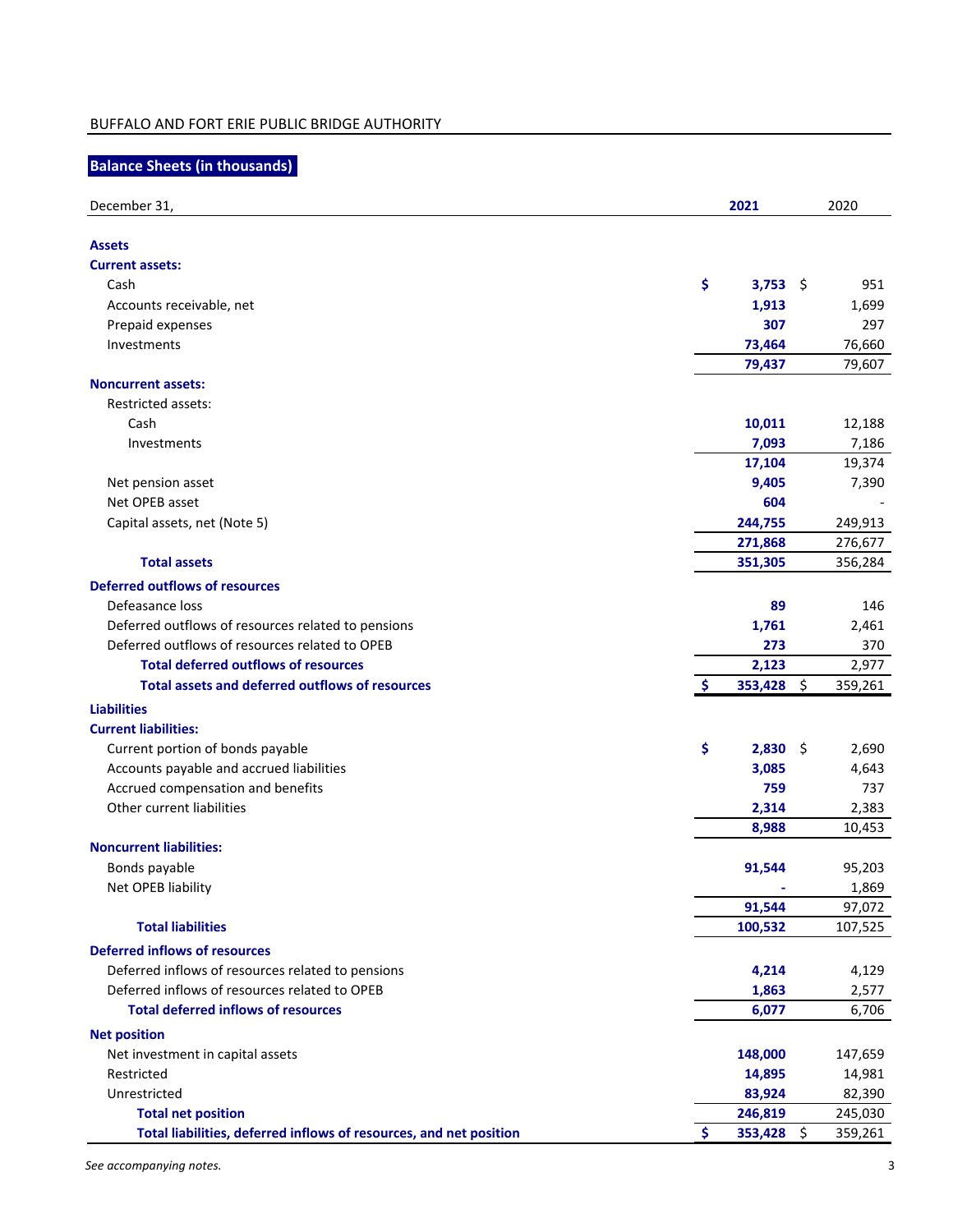# **Statements of Revenues, Expenses, and Changes in Net Position (in thousands)**

| For the years ended December 31,                        | 2021               | 2020     |
|---------------------------------------------------------|--------------------|----------|
| <b>Operating revenues:</b>                              |                    |          |
| Commercial tolls                                        | \$<br>$16,646$ \$  | 15,269   |
| Passenger tolls                                         | 1,519              | 1,641    |
| Rentals                                                 | 7,810              | 7,448    |
| Other                                                   | 313                | 214      |
| <b>Total operating revenues</b>                         | 26,288             | 24,572   |
| <b>Operating expenses:</b>                              |                    |          |
| Toll collection and traffic control                     | 1,386              | 1,643    |
| Maintenance of bridge, buildings, plazas, and equipment | 3,918              | 3,761    |
| Administration                                          | 3,509              | 3,437    |
| Pension                                                 | (408)              | 283      |
| Other postemployment benefits                           | (2,855)            | (3,650)  |
| Canadian property taxes and U.S. equalization payments  | 1,061              | 977      |
| Payments to New York State                              | 200                | 200      |
| <b>Bad debts</b>                                        | 3,192              | 2,500    |
| Loss on asset disposal/impairment                       | 2,268              | 306      |
| Depreciation                                            | 8,143              | 8,053    |
| <b>Total operating expenses</b>                         | 20,414             | 17,510   |
| <b>Operating income</b>                                 | 5,874              | 7,062    |
| <b>Non-operating revenues (expenses):</b>               |                    |          |
| Net increase (decrease) in fair value of investments    | (767)              | 1,450    |
| Interest income                                         | 34                 | 84       |
| Interest expense                                        | (3, 381)           | (3, 476) |
| Currency remeasurement                                  | 29                 | 147      |
| <b>Total non-operating net expenses</b>                 | (4,085)            | (1,795)  |
| <b>Change in net position</b>                           | 1,789              | 5,267    |
| Net position - beginning of year                        | 245,030            | 239,763  |
| Net position - end of year                              | \$<br>$246,819$ \$ | 245,030  |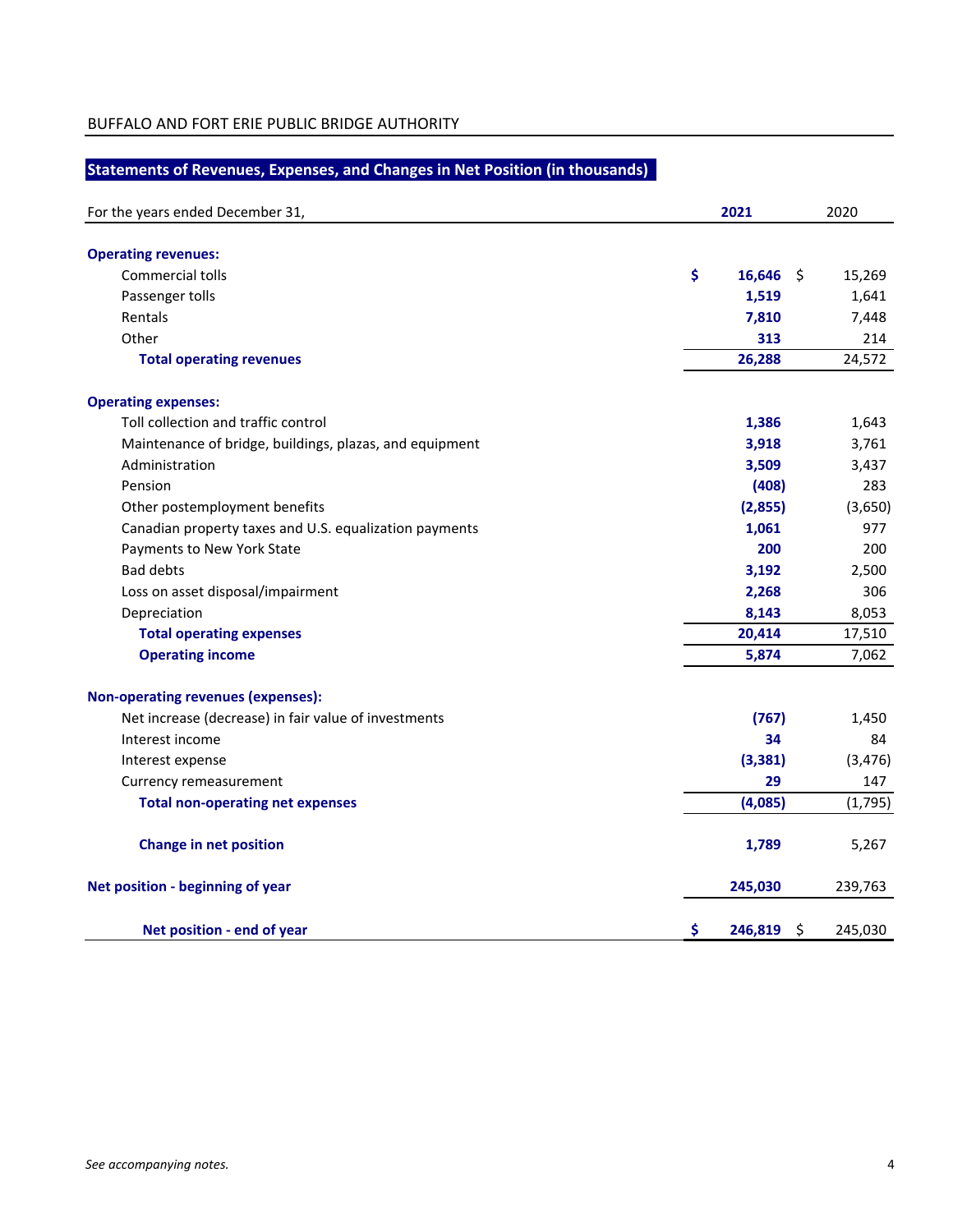# **Statements of Cash Flows (in thousands)**

| For the years ended December 31,                 | 2021                 |             | 2020      |
|--------------------------------------------------|----------------------|-------------|-----------|
| <b>Operating activities:</b>                     |                      |             |           |
| Toll revenue                                     | \$                   | $17,727$ \$ | 17,085    |
| Payments to suppliers                            |                      | (8,839)     | (8,676)   |
| Payments for wages and employee benefits         |                      | (5,020)     | (5,073)   |
| Other revenues                                   |                      | 8,266       | 6,716     |
| <b>Net operating activities</b>                  |                      | 12,134      | 10,052    |
| <b>Capital and related financing activities:</b> |                      |             |           |
| Property and equipment expenditures              |                      | (7, 222)    | (21, 024) |
| Interest payments on debt                        |                      | (4, 222)    | (4, 351)  |
| Principal payments on debt                       |                      | (2,690)     | (2,550)   |
| Grant proceeds                                   |                      |             | 1,100     |
| Net capital and related financing activities     |                      | (14, 134)   | (26, 825) |
| <b>Investing activities:</b>                     |                      |             |           |
| Sales of investments                             |                      | 1,755       | 18,177    |
| Change in fair value of investments              |                      | 767         | (1,450)   |
| Interest proceeds                                |                      | 34          | 84        |
| <b>Net investing activities</b>                  |                      | 2,556       | 16,811    |
| Effect of exchange rate changes                  |                      | 69          | 138       |
| <b>Change in cash</b>                            |                      | 625         | 176       |
| <b>Cash - beginning</b>                          |                      | 13,139      | 12,963    |
| <b>Cash - ending</b>                             | \$.                  | $13,764$ \$ | 13,139    |
| Reconciliation of operating income to net cash   |                      |             |           |
| provided from operating activities:              |                      |             |           |
| Operating income                                 | \$                   | $5,874$ \$  | 7,062     |
| Adjustments to reconcile operating income to     |                      |             |           |
| net cash provided from operating activities:     |                      |             |           |
| Depreciation                                     |                      | 8,143       | 8,053     |
| Net pension and OPEB activity                    |                      | (4, 320)    | (4, 414)  |
| Loss on asset disposal/impairment                |                      | 2,268       | 315       |
| Changes in assets and liabilities:               |                      |             |           |
| Accounts receivable                              |                      | (295)       | (547)     |
| Prepaid expenses                                 |                      | (11)        | (101)     |
| Accounts payable and accrued liabilities         |                      | 447         | (217)     |
| Accrued compensation and benefits                |                      | 28          | (99)      |
|                                                  | $\boldsymbol{\zeta}$ | 12,134 \$   | 10,052    |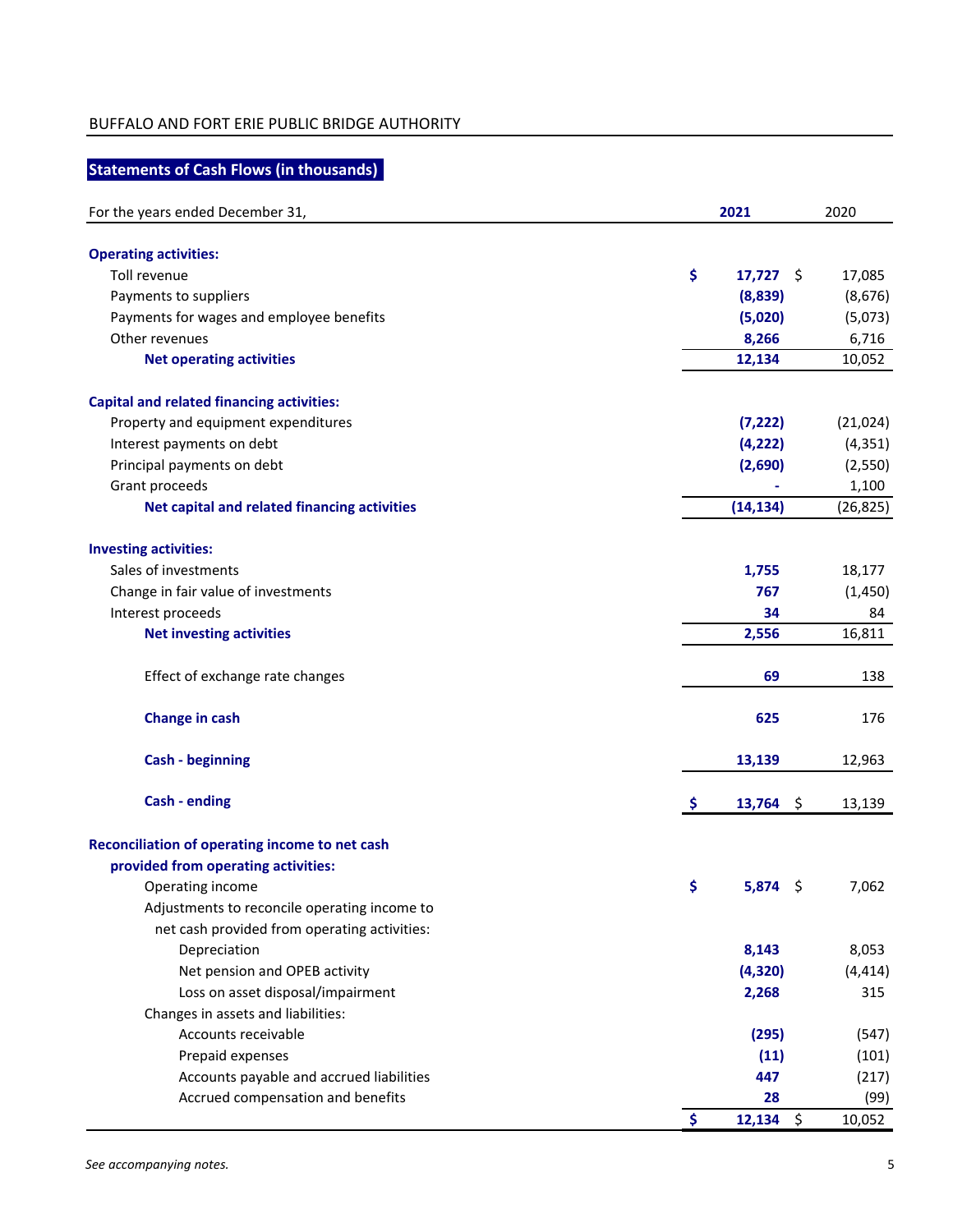# **Statements of Fiduciary Net Position (in thousands)**

|                                                  | Pension and Other Employee<br><b>Benefit Trust Funds</b> |         |   |        |  |  |
|--------------------------------------------------|----------------------------------------------------------|---------|---|--------|--|--|
| December 31,                                     |                                                          | 2021    |   | 2020   |  |  |
| <b>Assets</b>                                    |                                                          |         |   |        |  |  |
| <b>Current assets:</b>                           |                                                          |         |   |        |  |  |
| Cash and short-term investments                  | \$                                                       | 328 $$$ |   | 615    |  |  |
| <b>Noncurrent assets:</b>                        |                                                          |         |   |        |  |  |
| Investments - equity and fixed income securities |                                                          | 57,438  |   | 53,961 |  |  |
| <b>Total assets</b>                              |                                                          | 57,766  |   | 54,576 |  |  |
| <b>Net Position</b>                              |                                                          |         |   |        |  |  |
| Net position held in trust for pension benefits  |                                                          | 44,442  |   | 42,321 |  |  |
| Net position held in trust for OPEB benefits     |                                                          | 13,324  |   | 12,255 |  |  |
|                                                  | \$                                                       | 57,766  | S | 54,576 |  |  |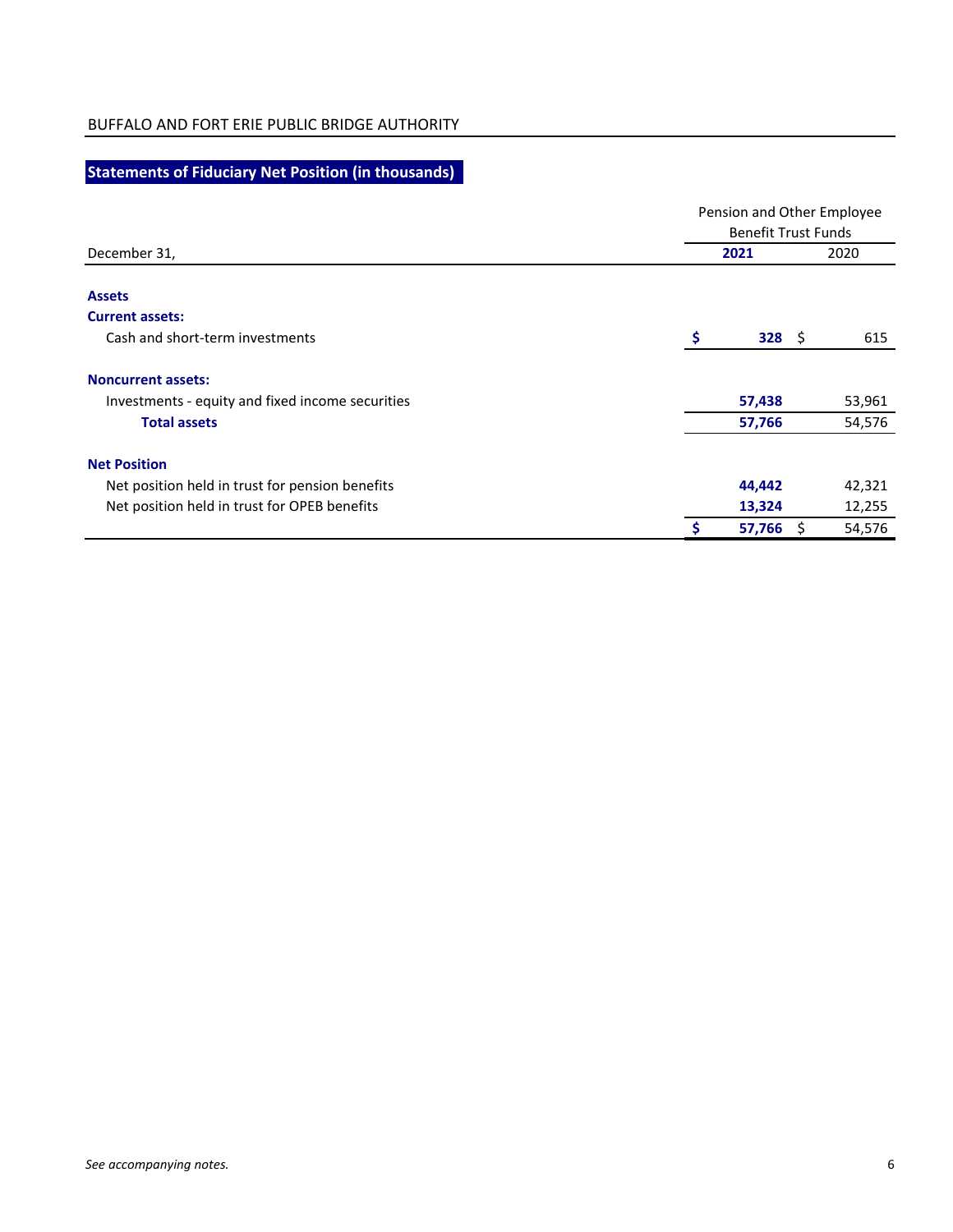# **Statements of Changes in Fiduciary Net Position (in thousands)**

|                                                  |                     | Pension and Other Employee<br><b>Benefit Trust Funds</b> |        |  |  |  |  |
|--------------------------------------------------|---------------------|----------------------------------------------------------|--------|--|--|--|--|
| December 31,                                     | 2021                |                                                          | 2020   |  |  |  |  |
| <b>Additions:</b>                                |                     |                                                          |        |  |  |  |  |
| <b>Employer contributions</b>                    | \$                  | $857 \div$                                               | 1,247  |  |  |  |  |
| Net investment income                            |                     | 5,360                                                    | 7,892  |  |  |  |  |
| Effect of foreign currency exchange rate changes |                     | 134                                                      | 244    |  |  |  |  |
| <b>Total additions</b>                           | $\ddot{\bm{\zeta}}$ | - \$<br>6,351                                            | 9,383  |  |  |  |  |
| <b>Deductions:</b>                               |                     |                                                          |        |  |  |  |  |
| Benefits paid to participants or beneficiaries   | \$                  | $2,950$ \$                                               | 2,964  |  |  |  |  |
| Administrative expenses                          |                     | 211                                                      | 223    |  |  |  |  |
| <b>Total deductions</b>                          |                     | 3,161                                                    | 3,187  |  |  |  |  |
| <b>Change in net position</b>                    |                     | 3,190                                                    | 6,196  |  |  |  |  |
| Net position - beginning of year                 |                     | 54,576                                                   | 48,380 |  |  |  |  |
| Net position - end of year                       | \$                  | $57,766$ \$                                              | 54,576 |  |  |  |  |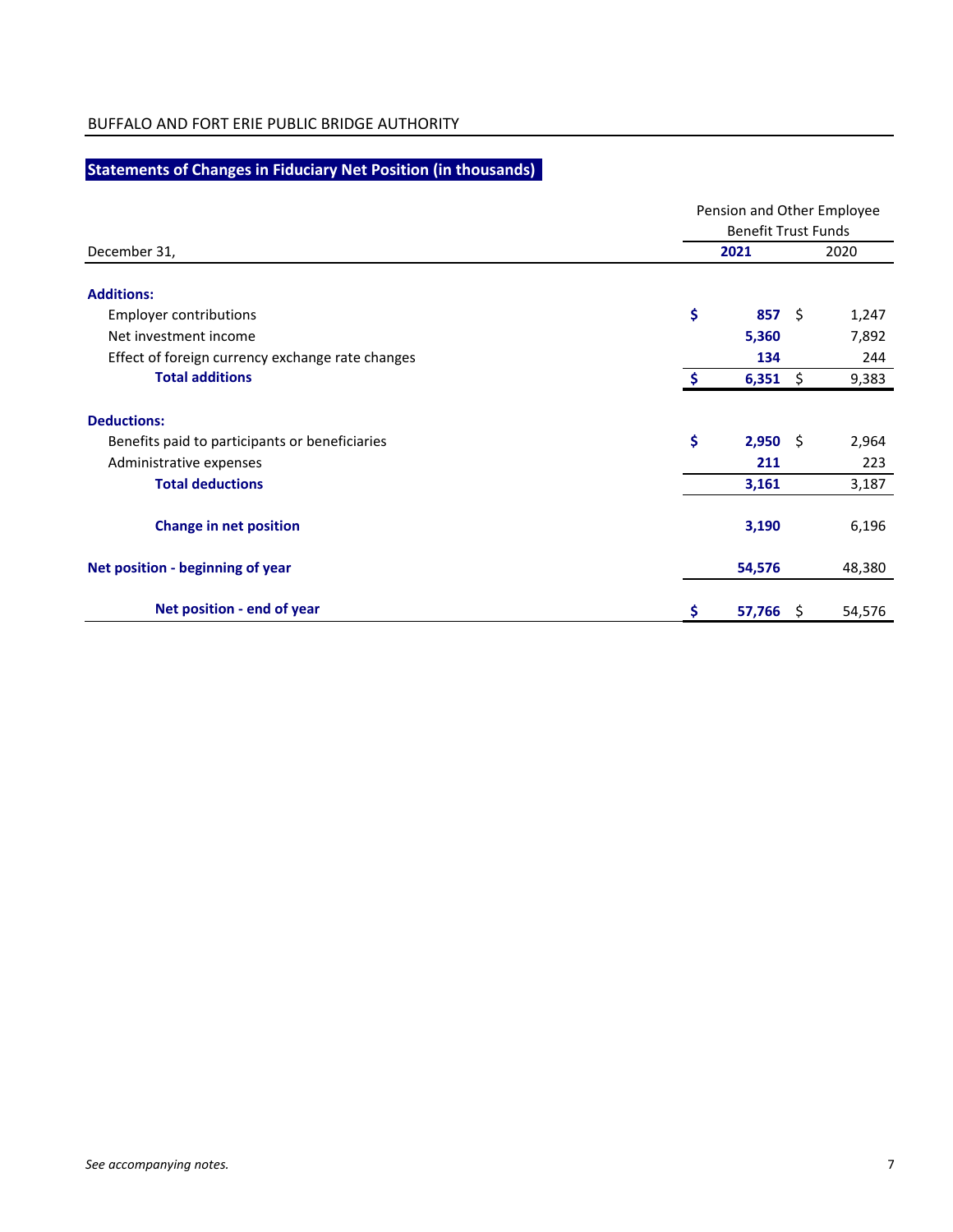## **Notes to Financial Statements**

### **1. Summary of Significant Accounting Policies:**

### **Reporting Entity**

Buffalo and Fort Erie Public Bridge Authority (the Authority) was established through a legislative act as a public benefit corporation to own and operate an international toll bridge connecting the United States and Canada. The enabling Act, under which the Authority was created, provides that on July 1, 2020, or when all bonds issued by the Authority have been discharged (current final maturity date is January 1, 2047), whichever shall be later, the powers, jurisdiction, and duties of the Board shall cease and the property and assets acquired and held by the Authority within the State of New York and within Canada shall be under jurisdiction of the State of New York and Her Majesty The Queen in Right of Canada, respectively.

### **Basis of Presentation**

The financial statements of the Authority are prepared in conformity with U.S. generally accepted accounting principles (GAAP) as applied to governmental units. The Governmental Accounting Standards Board (GASB) is the accepted standard-setting body for establishing governmental accounting and financial reporting principles.

### **Measurement Focus**

The Authority reports as a special purpose government engaged in business-type activities, as defined by GASB Statement No. 34. Business-type activities are those that are financed in whole or in part by fees charged to external parties for goods or services. The Authority's financial statements are reported using the economic resources measurement focus and the accrual basis of accounting. Revenues are recorded when earned and expenses are recorded when a liability is incurred. Grants and similar items are recognized as revenue when all eligibility requirements imposed by the provider have been satisfied.

The Authority's policy for defining operating activities in the statements of revenues, expenses, and changes in net position are those that generally result from exchange transactions such as payments received for services and payments made to purchase goods or services. Certain other transactions are reported as non-operating activities and include investment income, interest paid on capital debt, and the net effect of currency remeasurement.

Assets held in trust for pension (Note 7) and other postemployment benefits (OPEB) (Note 8) are reported in the Pension and Other Employee Benefit Trust Fund.

### **Use of Estimates**

The preparation of financial statements in conformity with accounting principles generally accepted in the United States of America requires management to make estimates and assumptions that affect the amounts reported in the financial statements and accompanying notes. Actual results could differ from those estimates.

### **Cash**

At various times, cash in financial institutions may exceed insured limits and subject the Authority to concentrations of credit risk.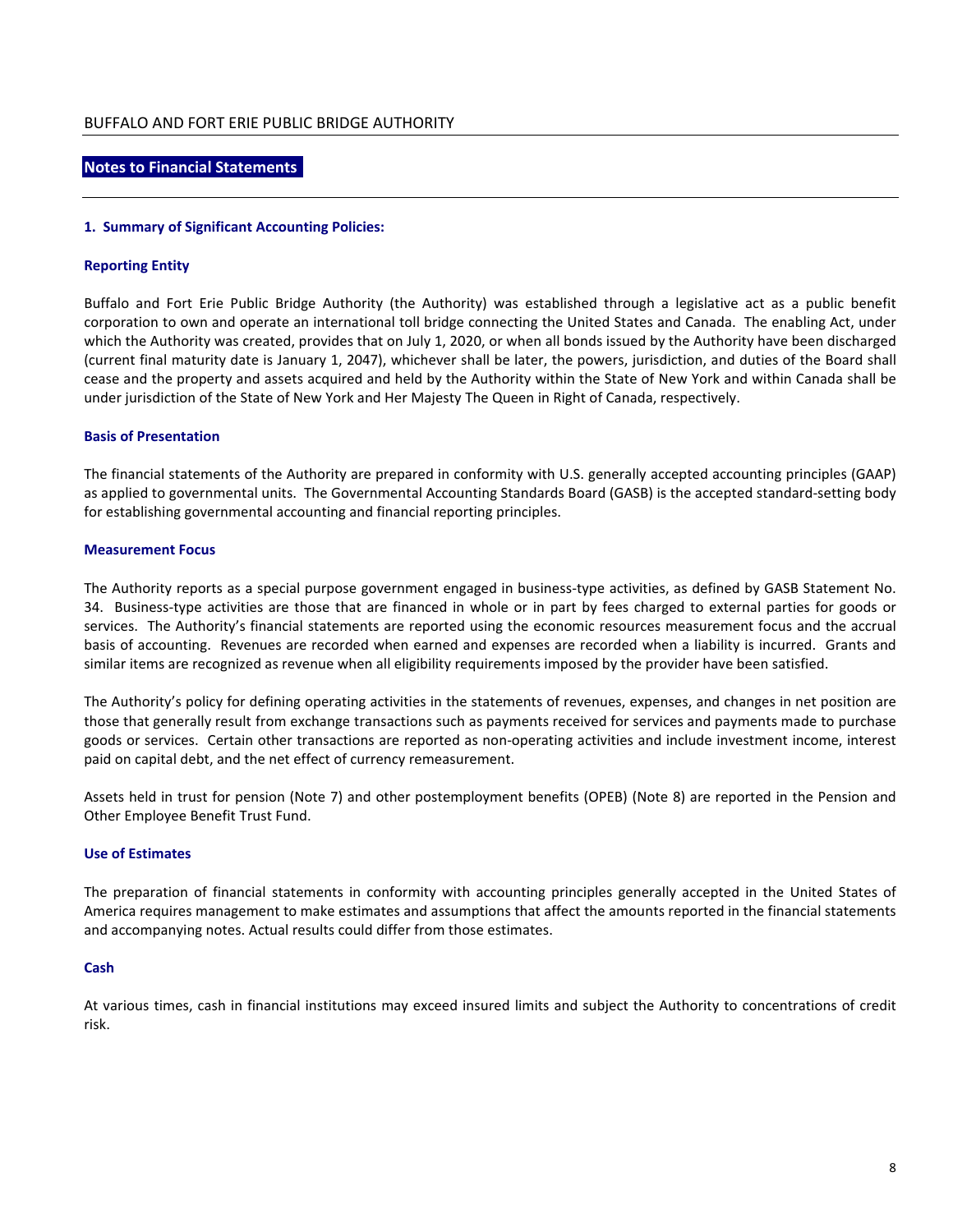### **Investments**

Investments consist of money market funds, commercial paper, corporate bonds, and U.S. mortgage and government agency obligations and are stated at fair value on a recurring basis as determined by quoted prices in active markets.

### **Restricted Assets**

The Authority established the following accounts in order to comply with bond resolution and other requirements:

*Bond* – trustee accounts established to receive amounts necessary to meet current principal and interest payments and to maintain a sufficient balance in a debt service reserve fund.

*Government payments* – holds amounts necessary to fund payments to the State of New York as required under current legislation.

*Operating expense reserve* – holds amounts necessary to pay current year operating expenses as defined, plus an amount equal to one-sixth of the operating expenses of the Authority for the preceding year.

### **Capital Assets**

Capital assets are reported at historical cost. For assets being depreciated, the expense is calculated over estimated useful lives using the straight-line method. Maintenance and repairs are expensed as incurred; significant improvements are capitalized.

Capitalization thresholds for determining which asset purchases are added to capital accounts and the estimated useful lives of capital assets are:

|                             |        | Capitalization | Estimated     |  |
|-----------------------------|--------|----------------|---------------|--|
|                             | Policy |                | Useful Life   |  |
| Bridge infrastructure       | \$     | 5,000          | 10-150 years  |  |
| <b>Buildings and plazas</b> | Ś      | 5,000          | $10-40$ years |  |
| Equipment - general         | \$     | 1,000          | $3-10$ years  |  |
| Equipment - toll system     | Ś      | 1,000          | 7 years       |  |

### **Currency Translation**

Due to its bi-national operations, the Authority accounts for transactions in either United States dollars (USD) or Canadian dollars (CAD). The Authority translates all Canadian asset and liability accounts at the year end exchange rate, except for property and equipment, which is translated at historical rates in effect in the year of acquisition. Revenues and expenses are converted at the average monthly exchange rate for the month in which the transaction occurs. Translation gains and losses are included as a component of non-operating revenues (expenses) as a currency remeasurement.

### **Compensated Absences**

The Authority provides for vacation, sick, and compensatory time that is attributable to services already rendered and vested. The liabilities are recorded based on employees' rates of pay as of the end of the year, and include all payroll-related liabilities.

#### **Pensions**

The net pension asset, deferred outflows and deferred inflows of resources, pension expense, and information about and changes in the fiduciary net position of the Authority's defined benefit pension plans (Note 7) have been measured on the same basis as reported by the plans. For this purpose, benefit payments in the plans are recognized when due and payable in accordance with the benefit terms, and investments are reported at fair value.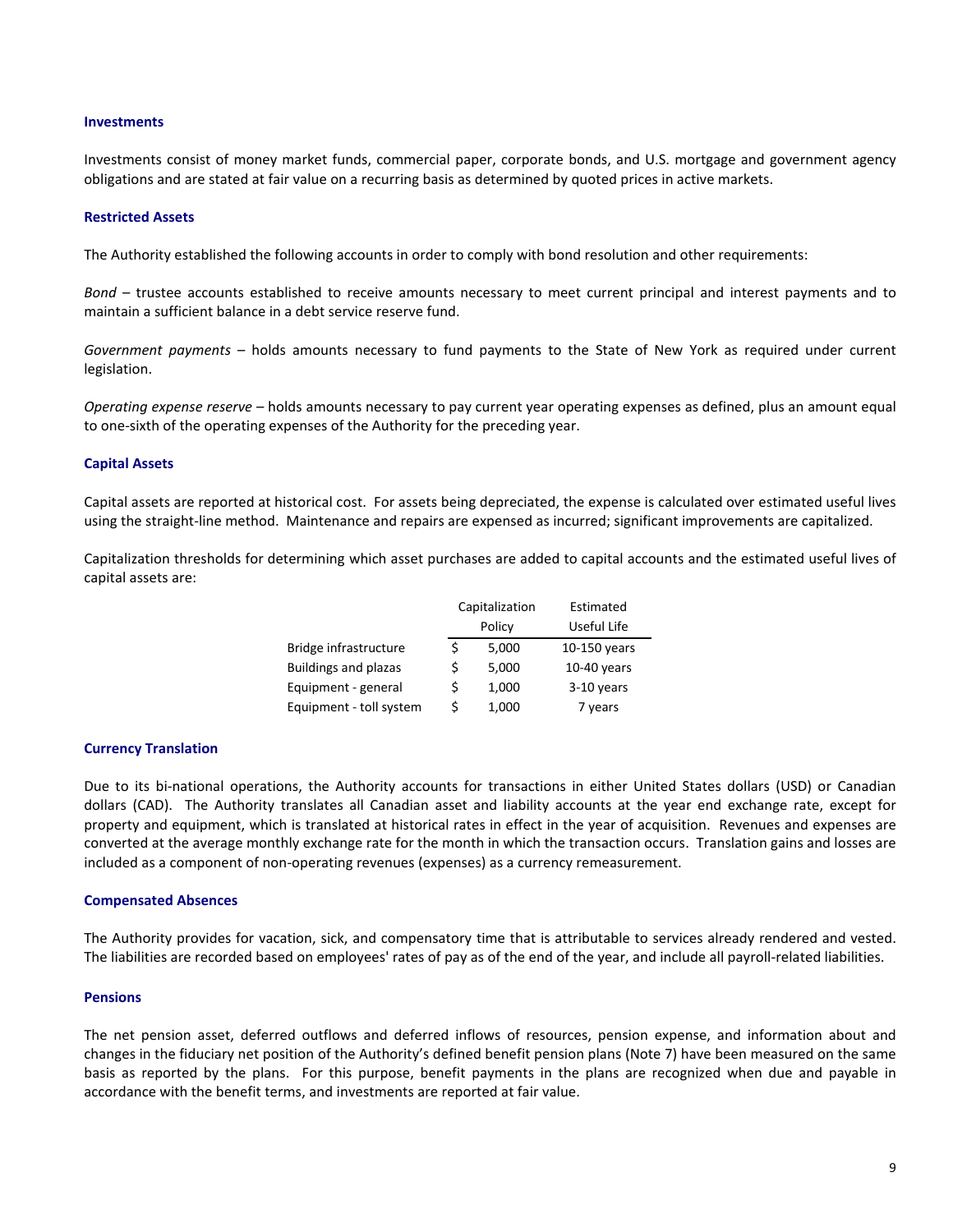### **Other Postemployment Benefits (OPEB)**

The net OPEB asset (liability), deferred outflows and deferred inflows of resources, net OPEB income, and information about and changes in the fiduciary net position of the Authority's defined benefit healthcare plans (Note 8) have been measured on the same basis as reported by the plans. For this purpose, benefit payments in the plans are recognized when due and payable in accordance with the benefit terms, and investments are reported at fair value.

# **Net Position**

- *Net investment in capital assets* consists of net capital assets reduced by outstanding balances of any related debt obligations attributable to the acquisition, construction, or improvement of the assets.
- *Restricted* consists of restricted assets, reduced by liabilities and deferred inflows of resources related to those assets, subject to externally imposed restrictions by creditors (such as through debt covenants), federal or state laws, or enabling legislation.
- *Unrestricted* the net amount of assets, deferred outflows of resources, liabilities, and deferred inflows of resources that are not included in the definition of the above restrictions and are available for general use of the Authority.

The Authority has adopted a policy of using restricted funds, when available, prior to unrestricted funds.

# **2. Deposits and Investments:**

The Authority's policy is to obtain collateral from U.S. financial institutions for its cash deposits. Cash deposits maintained in banks within the United States are covered by U.S. Federal Deposit Insurance and by collateral held by a custodial bank in the Authority's name based upon the average daily funds available as determined by the bank. Canada Deposit Insurance covers a portion of cash deposits maintained at banks within Canada.

Custodial credit risk is the risk that in the event of a bank failure, the Authority's deposits may not be returned to it. At December 31, 2021, \$3,924,000 of the Authority's bank deposits were uncollateralized and therefore exposed to custodial credit risk.

The Authority's exposure to foreign currency risk derives from its deposits denominated in Canadian currency totaling \$4,431,000 (USD) at December 31, 2021.

Interest rate risk is the risk that the value of investments will decrease as a result of a change in interest rates. The Authority's investments had the following maturities at December 31, 2021 (in thousands):

|                    | Less than |  |           |  |  |
|--------------------|-----------|--|-----------|--|--|
|                    | 1 year    |  | 1-5 years |  |  |
| Money market funds | 5,611     |  |           |  |  |
| Commercial paper   | 5,248     |  |           |  |  |
| Corporate bonds    |           |  | 16,387    |  |  |
| Federal notes      | 200       |  | 53,111    |  |  |
|                    | 11.059    |  | 69,498    |  |  |

Credit risk is the risk that an issuer or other counterparty to an investment will not fulfill its obligations. The Authority's investments in corporate bonds are all within investment grade categories.

The Authority manages its investments pursuant to the bond resolution, which defines the nature and maturity of allowable investments.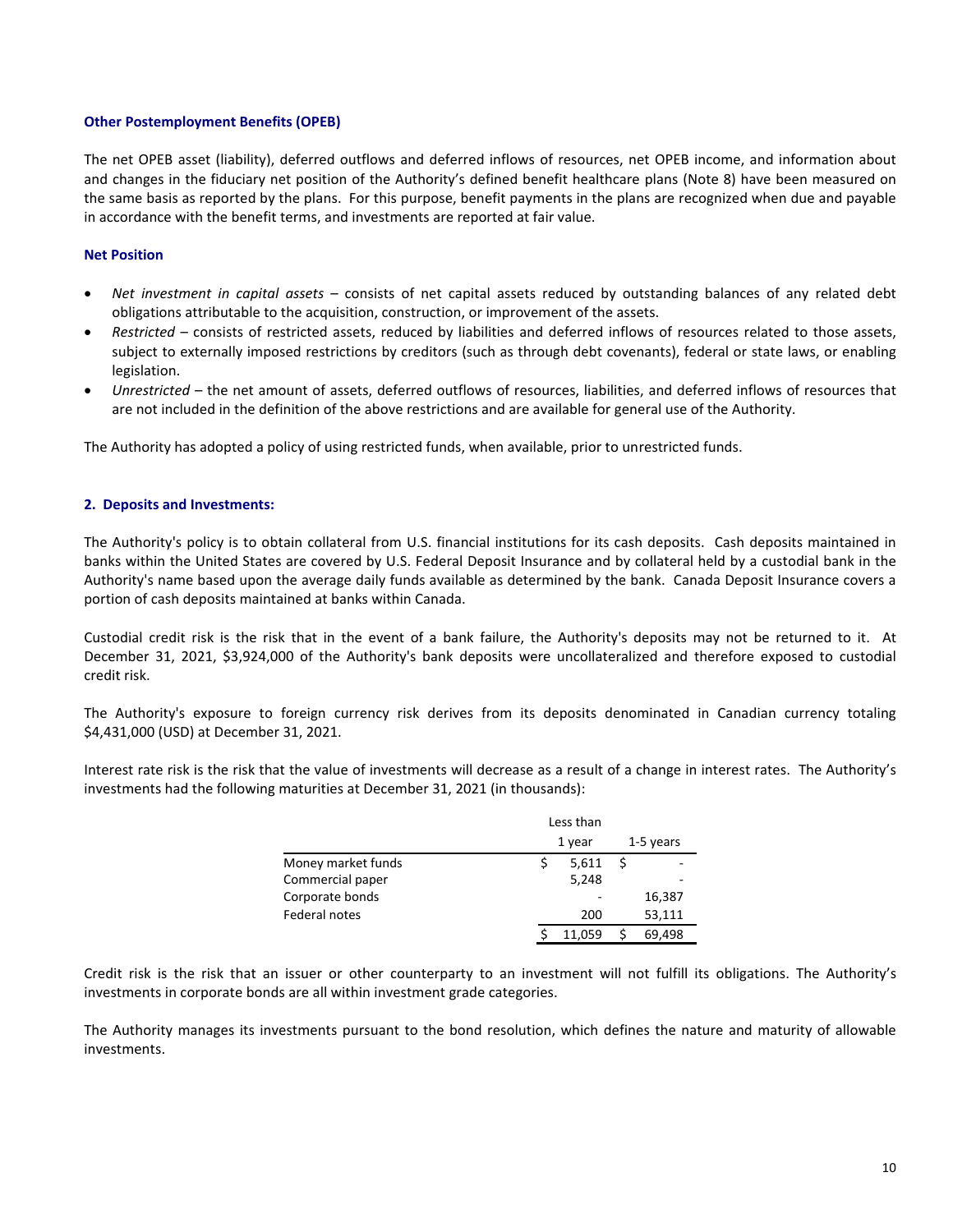# **3. Accounts Receivable, net:**

| (in thousands)                                | 2021    | 2020    |
|-----------------------------------------------|---------|---------|
| Accounts receivable for rental and tolls      | 7.606   | 4.200   |
| Less allowance for doubtful accounts (Note 9) | (5.693) | (2,501) |
|                                               | 1.913   | 1.699   |
|                                               |         |         |

# **4. Investments:**

| (in thousands)                               | 2021 |        | 2020 |        |
|----------------------------------------------|------|--------|------|--------|
| Unrestricted:                                |      |        |      |        |
| Federal Home Loan Mortgage Corporation notes | \$   | 11,524 | \$   | 18,800 |
| Federal Home Loan Bank notes                 |      | 12,369 |      | 1,016  |
| <b>Federal Farm Credit notes</b>             |      | 11,336 |      | 11,552 |
| Federal National Mortgage Association notes  |      | 10,789 |      | 12,540 |
| Corporate bonds                              |      | 16,387 |      | 19,368 |
| Commercial paper                             |      | 5,248  |      | 150    |
| U.S. Treasury notes                          |      | 200    |      |        |
| Money market fund                            |      | 5,611  |      | 13,234 |
|                                              | ¢,   | 73,464 | Ś    | 76,660 |
| Restricted:                                  |      |        |      |        |
| U.S. Treasury notes                          | \$   | 7.093  | \$   | 7.186  |

# **5. Capital Assets:**

|                                 | January 1, |             |    |                          | Reclassifications |              | December 31, |           |
|---------------------------------|------------|-------------|----|--------------------------|-------------------|--------------|--------------|-----------|
| (in thousands)                  |            | 2021        |    | <b>Additions</b>         | and Disposals     |              |              | 2021      |
| Non-depreciable capital assets: |            |             |    |                          |                   |              |              |           |
| Land                            | \$         | $25,243$ \$ |    | $\overline{\phantom{0}}$ | \$                | $(965)$ \$   |              | 24,278    |
| Construction-in-progress        |            | 25,131      |    | 6,319                    |                   | (29, 582)    |              | 1,868     |
| Total non-depreciable assets    |            | 50,374      |    | 6,319                    |                   | (30, 547)    |              | 26,146    |
| Depreciable capital assets:     |            |             |    |                          |                   |              |              |           |
| <b>Bridge</b>                   |            | 157,864     |    |                          |                   | 4,863        |              | 162,727   |
| <b>Buildings and plazas</b>     |            | 128,197     |    |                          |                   | 399          |              | 128,596   |
| Equipment - general             |            | 6,911       |    |                          |                   | 59           |              | 6,970     |
| Equipment - toll system         |            | 4,253       |    |                          |                   | (8)          |              | 4,245     |
| Total depreciable assets        |            | 297,225     |    | ٠                        |                   | 5,313        |              | 302,538   |
| Less accumulated depreciation:  |            |             |    |                          |                   |              |              |           |
| <b>Bridge</b>                   |            | (38, 483)   |    | (3,873)                  |                   | 21,016       |              | (21, 340) |
| <b>Buildings and plazas</b>     |            | (54,234)    |    | (3,229)                  |                   | 840          |              | (56,623)  |
| Equipment - general             |            | (4, 384)    |    | (606)                    |                   | 28           |              | (4, 962)  |
| Equipment - toll system         |            | (585)       |    | (435)                    |                   | 16           |              | (1,004)   |
| Total accumulated depreciation  |            | (97, 686)   |    | (8, 143)                 |                   | 21,900       |              | (83,929)  |
| Total depreciable assets, net   |            | 199,539     |    | (8, 143)                 |                   | 27,213       |              | 218,609   |
|                                 | \$         | 249,913     | Ŝ. | (1,824)                  | Ŝ.                | $(3,334)$ \$ |              | 244,755   |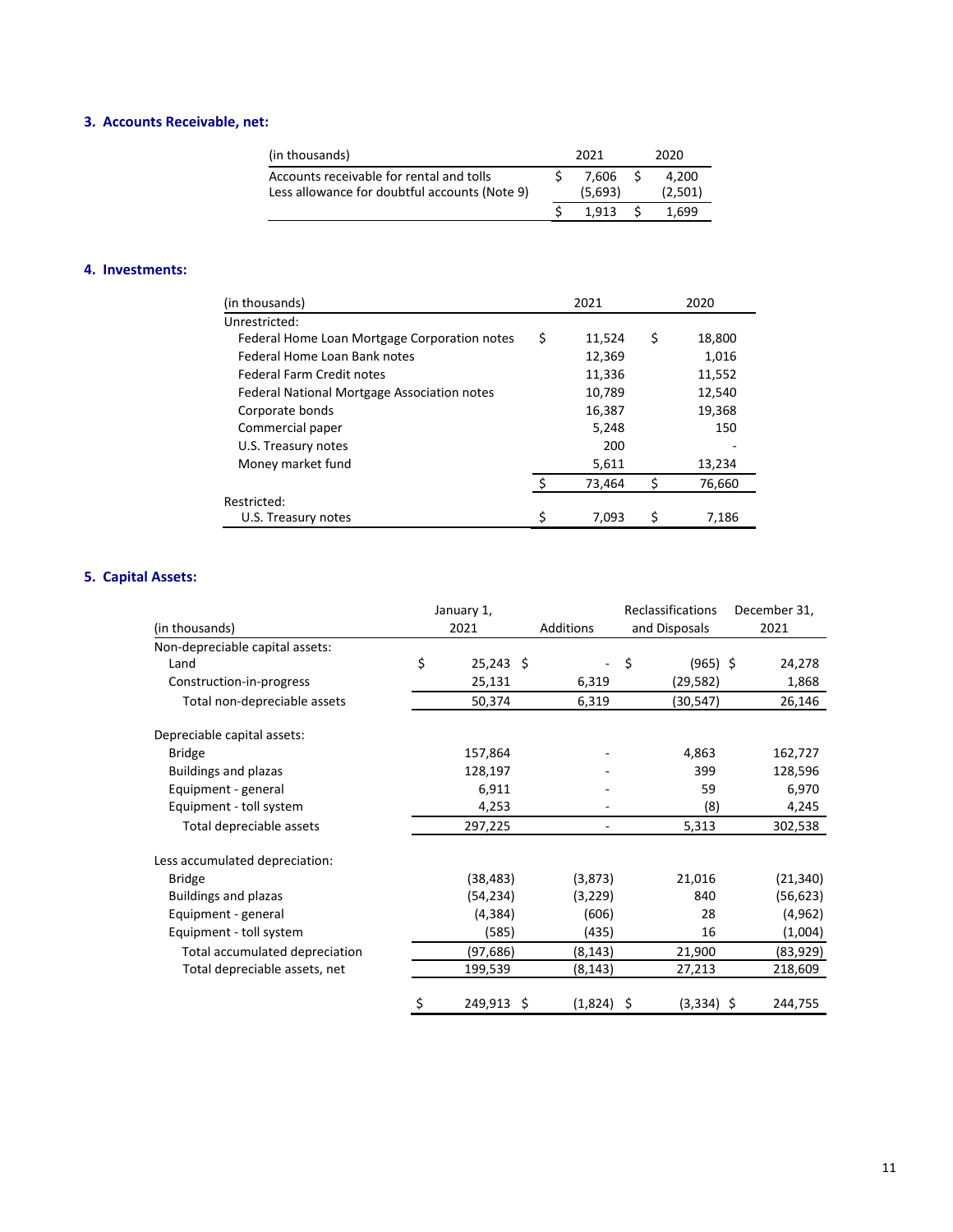|                                 | January 1,        |           | Reclassifications | December 31,   |  |
|---------------------------------|-------------------|-----------|-------------------|----------------|--|
| (in thousands)                  | 2020              | Additions | and Disposals     | 2020           |  |
| Non-depreciable capital assets: |                   |           |                   |                |  |
| Land                            | \$<br>$25,243$ \$ |           | - \$              | - \$<br>25,243 |  |
| Construction-in-progress        | 12,248            | 19,082    | (6, 199)          | 25,131         |  |
| Total non-depreciable assets    | 37,491            | 19,082    | (6, 199)          | 50,374         |  |
| Depreciable capital assets:     |                   |           |                   |                |  |
| <b>Bridge</b>                   | 157,408           |           | 456               | 157,864        |  |
| Buildings and plazas            | 124,765           |           | 3,432             | 128,197        |  |
| Equipment - general             | 6,819             |           | 92                | 6,911          |  |
| Equipment - toll system         | 3,440             |           | 813               | 4,253          |  |
| Total depreciable assets        | 292,432           |           | 4,793             | 297,225        |  |
| Less accumulated depreciation:  |                   |           |                   |                |  |
| <b>Bridge</b>                   | (35, 842)         | (3,641)   | 1,000             | (38, 483)      |  |
| Buildings and plazas            | (50, 938)         | (3,296)   |                   | (54, 234)      |  |
| Equipment - general             | (3,799)           | (658)     | 73                | (4, 384)       |  |
| Equipment - toll system         | (145)             | (458)     | 18                | (585)          |  |
| Total accumulated depreciation  | (90,724)          | (8,053)   | 1,091             | (97, 686)      |  |
| Total depreciable assets, net   | 201,708           | (8,053)   | 5,884             | 199,539        |  |
|                                 | \$<br>239,199 \$  | 11,029 \$ | $(315)$ \$        | 249,913        |  |

Net investment in capital assets as of December 31, 2021 and 2020 consists of the following (in thousands):

|                                                      | 2021       | 2020      |
|------------------------------------------------------|------------|-----------|
| Capital assets, net of accumulated depreciation      | 244.755 \$ | 249.913   |
| Bonds and related premiums                           | (94, 374)  | (97, 893) |
| Capital asset purchases included in accounts payable | (393)      | (2, 363)  |
| Accrued interest                                     | (2,077)    | (2, 144)  |
| Defeasance loss                                      | 89         | 146       |
|                                                      | 148.000    | 147,659   |

# **6. Bond Indebtedness:**

|                                     |    | January 1, |    |                  |                          |              | December 31. |   | Due Within |
|-------------------------------------|----|------------|----|------------------|--------------------------|--------------|--------------|---|------------|
| (in thousands)                      |    | 2021       |    | <b>Increases</b> |                          | Decreases    | 2021         |   | One Year   |
| Series 2014 bonds                   | \$ | 14,950     | Ŝ. |                  | Ś<br>$\sim$              | $(2,690)$ \$ | 12,260       | Ś | 2,830      |
| Unamortized premium 2014 refunding  |    | 854        |    |                  |                          | (329)        | 525          |   |            |
| Series 2017 bonds                   |    | 70,800     |    |                  | ٠                        |              | 70,800       |   |            |
| Unamortized premium 2017 bond issue |    | 11,289     |    |                  |                          | (500)        | 10,789       |   |            |
|                                     |    | 97,893     |    |                  | $\overline{\phantom{a}}$ | (3,519) \$   | 94,374       |   | 2,830      |
|                                     |    |            |    |                  |                          |              |              |   |            |
|                                     |    | January 1, |    |                  |                          |              | December 31. |   | Due Within |
| (in thousands)                      |    | 2020       |    | <b>Increases</b> |                          | Decreases    | 2020         |   | One Year   |
| Series 2014 bonds                   | Ś  | 17.500     | Ś  |                  | Ś<br>$\sim$              | $(2,550)$ \$ | 14,950       | Ś | 2,690      |
| Unamortized premium 2014 refunding  |    | 1,250      |    |                  |                          | (396)        | 854          |   |            |
| Series 2017 bonds                   |    | 70,800     |    |                  | $\overline{\phantom{a}}$ |              | 70,800       |   |            |
| Unamortized premium 2017 bond issue |    | 11,771     |    |                  |                          | (482)        | 11,289       |   |            |

 $\begin{array}{ccccccc} \xi & 101,321 & \xi & - & \xi & (3,428) & \xi & 97,893 & \xi & 2,690 \end{array}$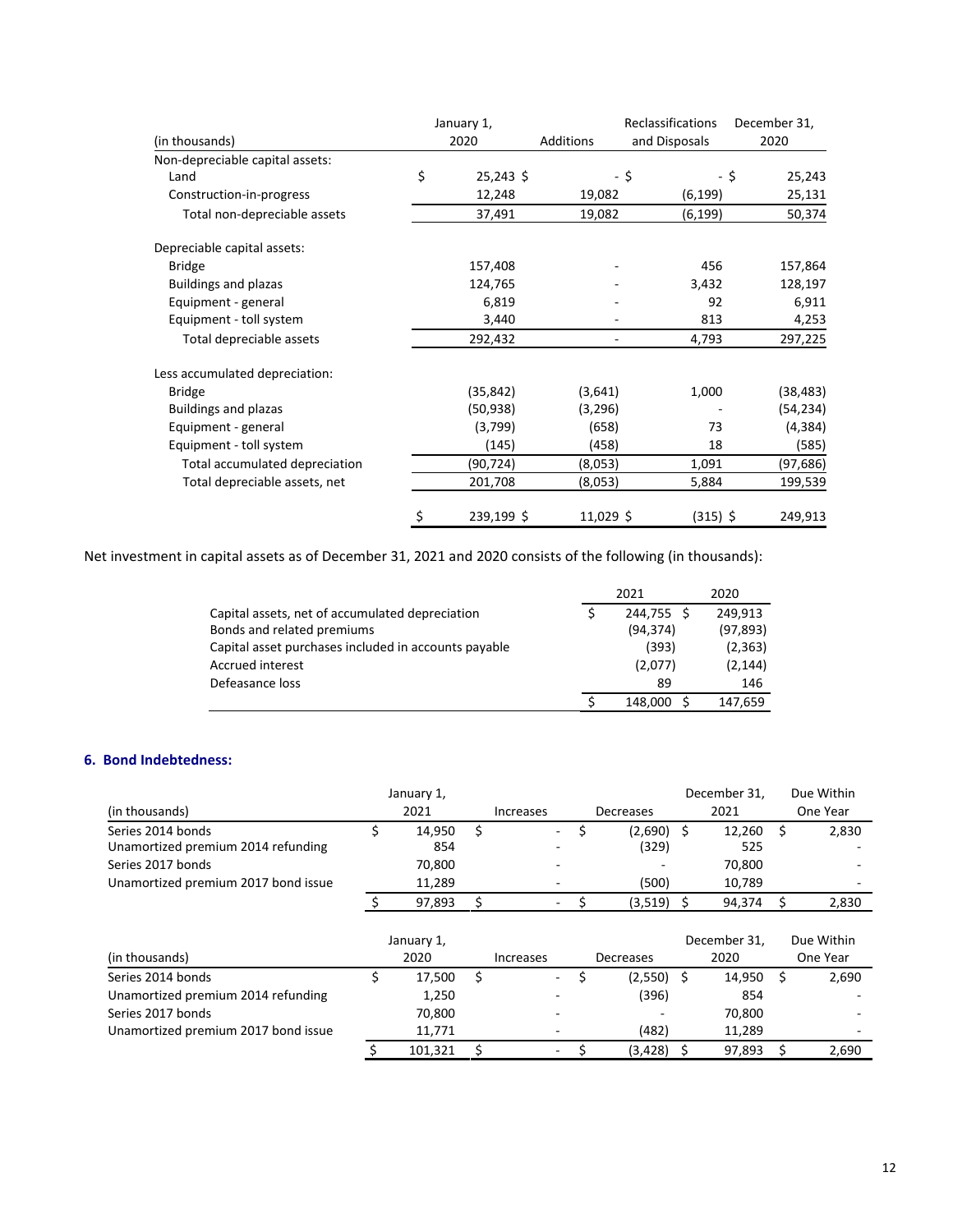In June 2014, the Authority issued \$28,840,000 in fixed rate Toll Bridge System Revenue Refunding Bonds at a premium of \$4,262,000, with interest rates ranging from 4% to 5%, to currently refund \$33,500,000 of outstanding Series 2005 bonds. The Series 2014 bond proceeds of \$33,102,000 plus \$3,710,000 in Series 2005 bond reserve monies were used to refund the Series 2005 bonds under mandatory tender and establish the Series 2014 debt reserves. The Series 2005 bonds refunded Series 1995 bonds which resulted in a difference between the reacquisition price and the net carrying amount of the old debt of \$2,242,000. This defeasance loss, reported in the accompanying balance sheets as a deferred outflow, is being charged to operations through the year 2024 using the effective interest method. The defeasance loss remaining is \$89,000 and \$146,000 at December 31, 2021 and 2020.

In June 2017, the Authority issued \$70,800,000 in fixed rate Toll Bridge System Revenue Bonds at a premium of \$12,915,000, with an interest rate of 5%. The Series 2017 bond proceeds totaling \$83,715,000 were used to partially fund a \$100,000,000 bridge redecking and rehabilitation project and to establish the Series 2017 debt reserves. The bonds were structured so that principal repayments will begin upon the payoff of the Series 2014 bonds (January 1, 2025) and will continue until January 1, 2047.

Debt service requirements are as follows (in thousands):

| Years ending<br>December 31, |   | Principal |    | Interest |
|------------------------------|---|-----------|----|----------|
| 2022                         | Ś | 2,830     | \$ | 4,012    |
| 2023                         |   | 2,980     |    | 3,863    |
| 2024                         |   | 3,140     |    | 3,706    |
| 2025                         |   | 5,150     |    | 3,540    |
| 2026                         |   | 1,930     |    | 3,448    |
| 2027-2031                    |   | 11,205    |    | 15,693   |
| 2032-2036                    |   | 14,300    |    | 12,696   |
| 2037-2041                    |   | 18,240    |    | 8,646    |
| 2042-2046                    |   | 23,285    |    | 3,606    |
|                              | Ś | 83.060    | Ś  | 59,210   |

# **7. Pension Plans:**

### **Defined Benefit Plans**

The Authority maintains two non-contributory, single-employer defined benefit pension plans: Pension Plan for Employees of Buffalo and Fort Erie Public Bridge Authority in the United States (U.S. Plan) and Pension Plan for Employees of Buffalo and Fort Erie Public Bridge Authority in Canada (Canadian Plan), collectively, the Defined Benefit Plans. The Defined Benefit Plans cover full and part-time employees hired before September 29, 2006 (union) and January 1, 2009 (non-union) in the United States, and before July 27, 2007 (union) and January 1, 2009 (non-union) in Canada. The Board of Directors has the responsibility to establish and amend benefit provisions. Audited financial statements of the Defined Benefit Plans are not required and have not been prepared.

*Benefits:* The Defined Benefit Plans provide retirement, death benefits, and if applicable, certain annual cost of living adjustments to members and beneficiaries. Cost of living adjustments are effective when the most recent actuarial valuation reports reveal a surplus which is greater than twice the annual service cost. The cost of living adjustment, on a percentage basis, is equal to 50% of the change in consumer price indices based on the average change over the 12 month period ending on September  $30<sup>th</sup>$  of the calendar year prior to the effective date of the adjustment. The cost of living adjustments are included in the Authority's annual pension cost only in the applicable years.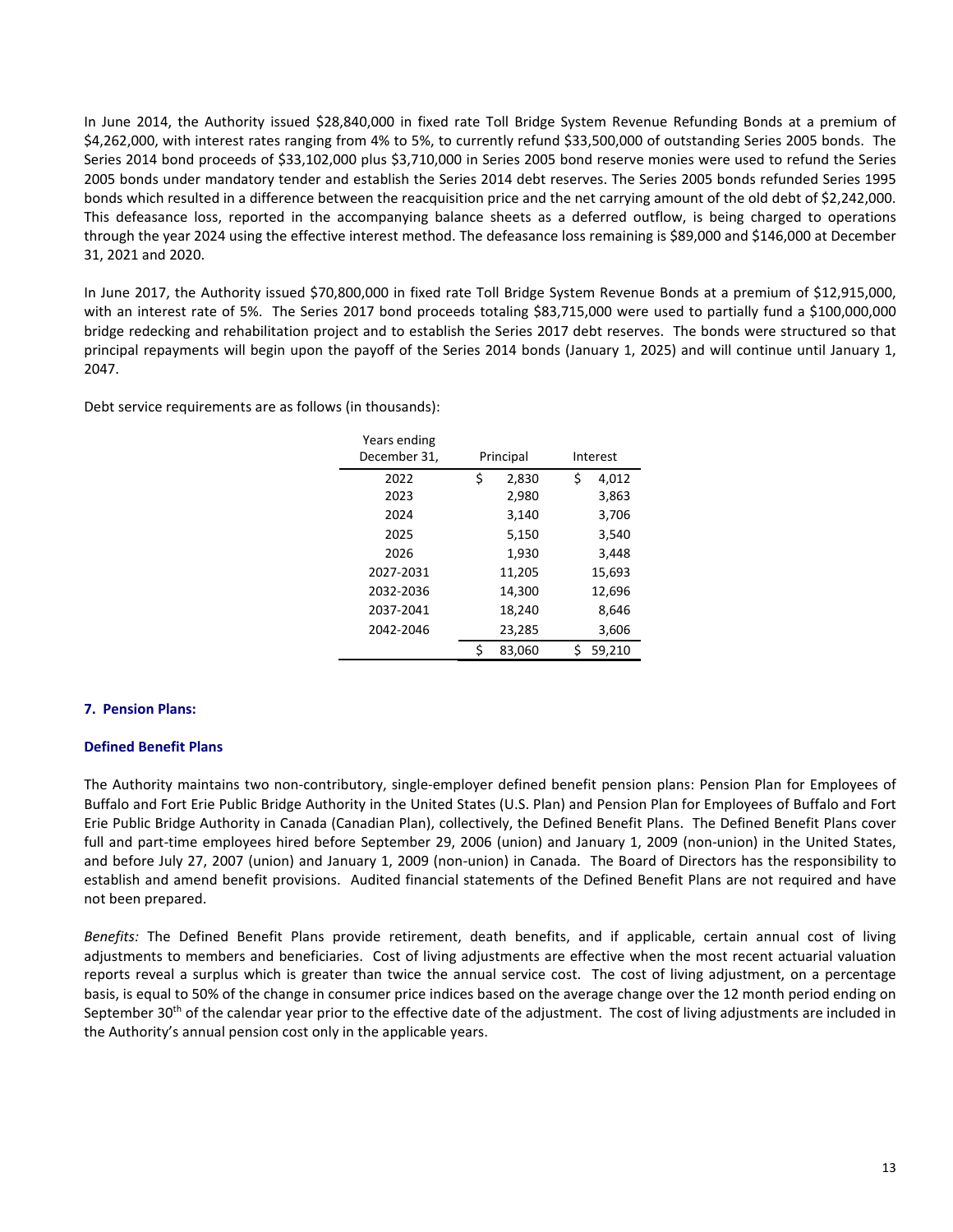*Employees Covered by Benefit Terms:* At December 31, 2021 and 2020, the following employees were covered by the Defined Benefit Plans:

|                                                                  | 2021     |           | 2020 |           |
|------------------------------------------------------------------|----------|-----------|------|-----------|
|                                                                  | Canadian |           |      |           |
|                                                                  | Plan     | U.S. Plan | Plan | U.S. Plan |
| Active employees                                                 | 14       | 13        | 14   | 15        |
| Inactive employees or beneficiaries currently receiving benefits | 44       | 58        | 44   | 58        |
| Inactive employees entitled to but not yet receiving benefits    | ۰        |           | ۰    |           |
|                                                                  | 58       |           | 58   | 74        |

*Contributions:* The Authority pays the full cost of all benefits provided under the Defined Benefit Plans. As a federally regulated pension plan, the Canadian plan is funded based upon an actuarial valuation and funding standards established by the *Pension Benefits Standards Act*. The Authority's policy with respect to the U.S. plan is to fund the greater of the annual required contribution or the current year service cost, as actuarially determined. Actuarial valuations are prepared no less frequently than every other year. For the years ended December 31, 2021 and 2020, the Authority's contribution rate to the Canadian Plan was 38% and 37%, respectively, of covered payroll and 12% and 10% of covered payroll for the U.S. Plan, respectively.

## **Net Pension Asset**

The net pension asset was measured as of December 31, 2020 based on an actuarial valuation as of January 1, 2020, rolled forward to December 31, 2020. There have been no significant changes in benefits or other plan provisions from the beginning of the year to the end of the year.

*Actuarial Assumptions:* Based on the size of the plans, it was not deemed appropriate to perform an experience study. The total pension liability in the January 1, 2020 actuarial valuation was determined using the following actuarial assumptions, applied to all periods included in the measurement:

|                           | Canadian Plan                      | U.S. Plan                           |
|---------------------------|------------------------------------|-------------------------------------|
| <b>Inflation</b>          | 2.25%                              | 2.75%                               |
| Salary increases          | 2.75%                              | 2.75%                               |
| Investment rate of return | 4.25%, compounded annually, net of | 6.5%, compounded annually, net      |
|                           | all expenses (4.5% previously)     | of all expenses                     |
| Mortality                 | CPM2014 Mortality Table with       | Various Pub-2010 mortality tables,  |
|                           | generational improvements          | projected generationally with Scale |
|                           | projected using Scale $B - no$     | MP-2020 improvements $-$ no         |
|                           | assumed preretirement deaths       | assumed preretirement deaths        |
| Discount rate             | 4.25% (4.5% previously)            | 6.5%                                |
| <b>COLA</b> increases     | 0.26% COLA assumed (0.93%          | 0.69% COLA assumed (0.85%           |
|                           | previously)                        | previously)                         |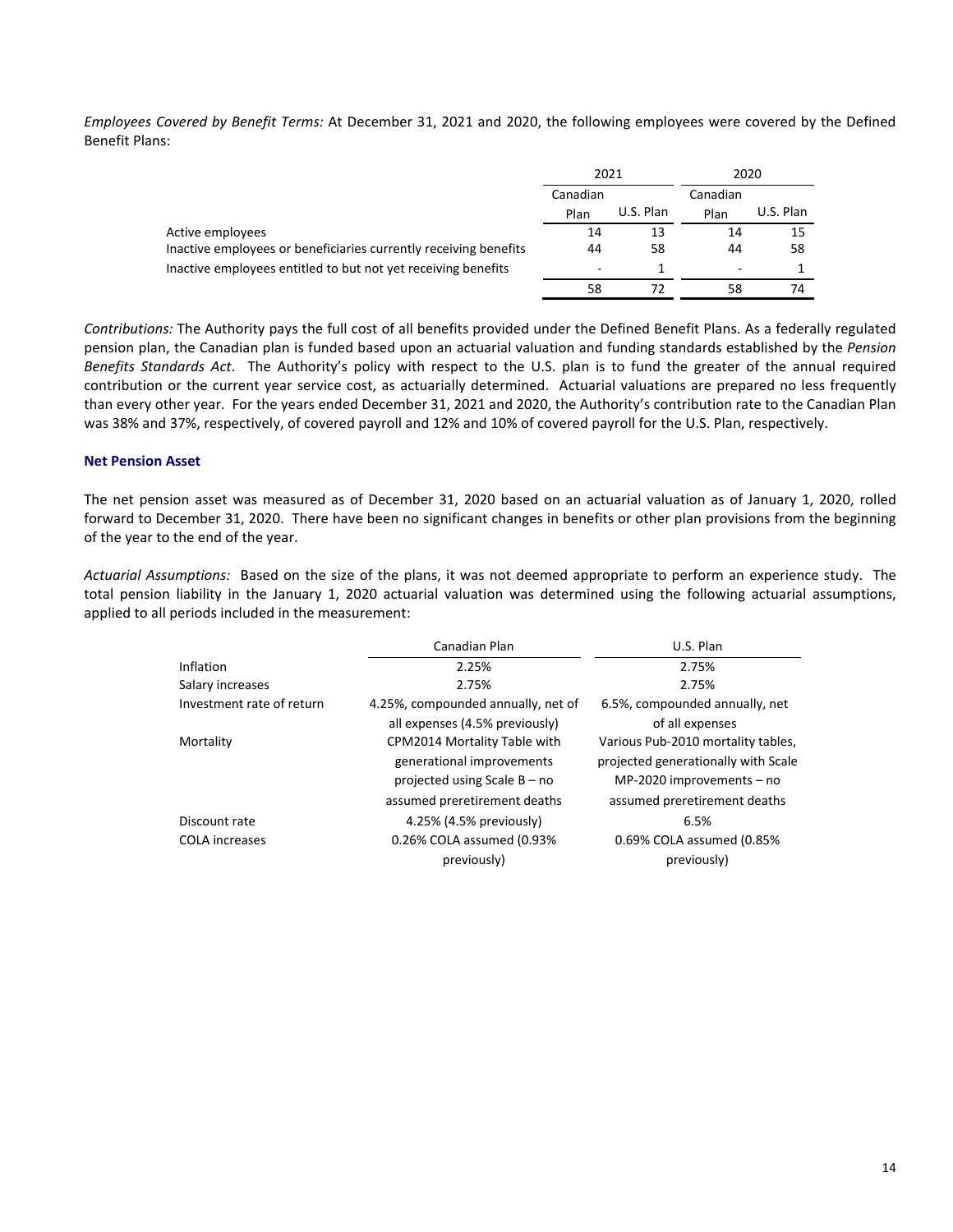The long-term expected rates of return on plan assets were determined using best estimate ranges of expected future real rates of return (expected returns, net of pension plan investments and inflation) developed for each major asset class. These ranges are combined to produce the long-term expected rates of return by weighting the expected future real rates of return by the target asset allocation percentage and by adding expected inflation. The target allocation and best estimates of geometric real rates of return for each major asset class are summarized as follows:

|                        |            | Long-Term            |
|------------------------|------------|----------------------|
|                        | Target     | <b>Expected Real</b> |
| <b>Asset Class</b>     | Allocation | Rate of Return       |
| <b>Canadian Plan</b>   |            |                      |
| Canadian equities      | 5%         | 5.3%                 |
| International equities | 10%        | 5.3%                 |
| Fixed income           | 80%        | 0.8%                 |
| Real estate            | 5%         | 6.0%                 |
|                        | 100%       |                      |
| U.S. Plan              |            |                      |
| U.S. equities          | 30%        | 5.5%                 |
| International equities | 5%         | 3.5%                 |
| Fixed income           | 41%        | 0.6%                 |
| Multi-asset            | 17%        | 4.0%                 |
| Real estate            | 5%         | 3.2%                 |
| Cash                   | 2%         |                      |
|                        | 100%       |                      |

*Discount rate:* The projection of cash flows used to determine the respective discount rates assumed that the Authority's contributions will continue to follow the current funding policy. Based on this assumption, the Authority's fiduciary net position was projected to be sufficient to make all projected future benefit payments of the Defined Benefit Plans' current members. Therefore, the discount rate equals the long-term rate of return of 4.25% (Canadian Plan) and 6.5% (U.S. Plan).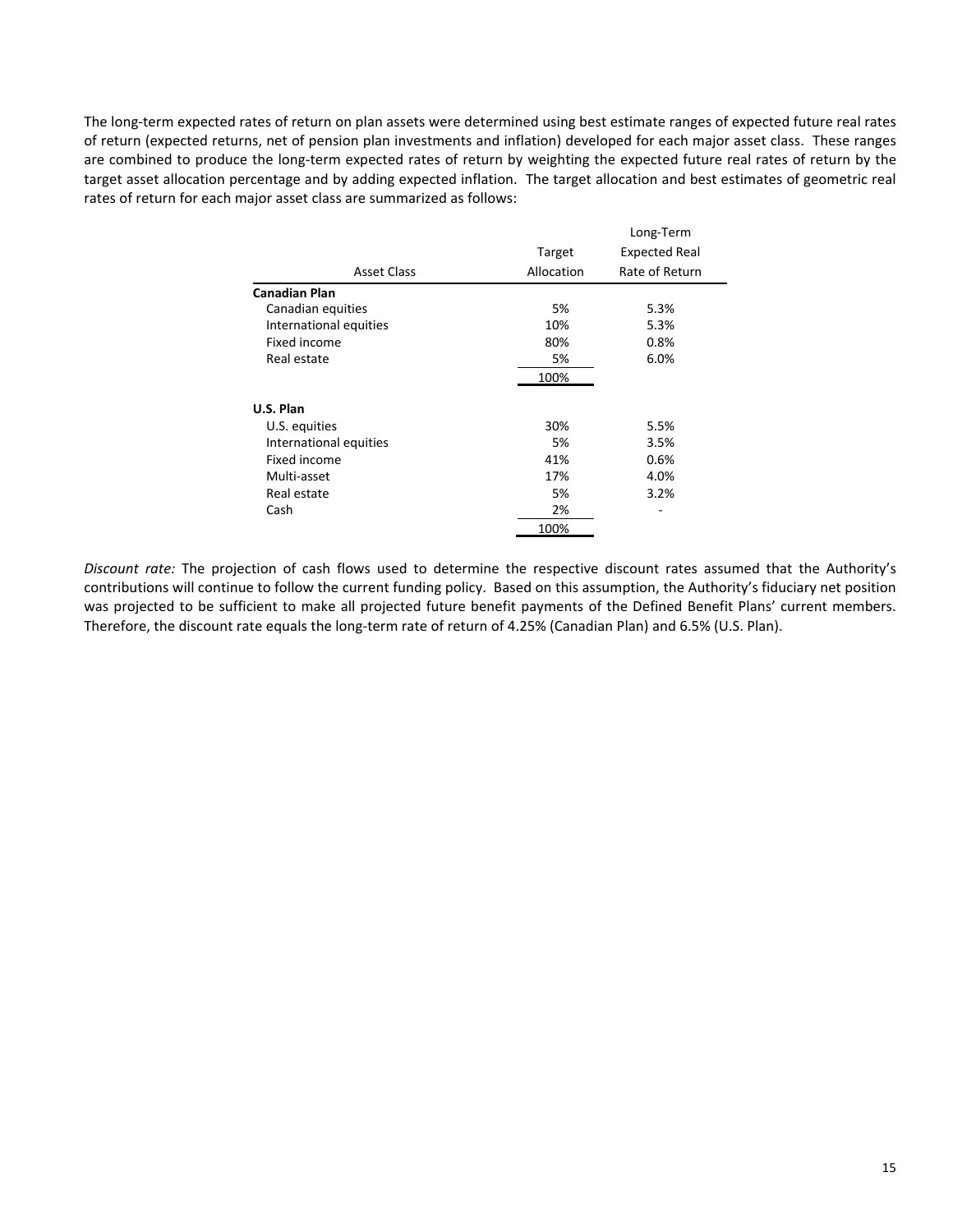# **Changes in the Net Pension Asset**

| <b>Canadian Plan</b>                                                                |    | <b>Total Pension</b> | Plan Fiduciary |                     | <b>Net Pension</b> |  |
|-------------------------------------------------------------------------------------|----|----------------------|----------------|---------------------|--------------------|--|
| (in thousands)                                                                      |    | Liability            |                | <b>Net Position</b> | Asset              |  |
| <b>Balances at 12/31/19</b>                                                         | \$ | (13, 427)            | \$             | 15,615              | \$<br>2,188        |  |
| Effect of currency exchange rate changes                                            |    | (210)                |                | 244                 | 34                 |  |
| Changes for the year:                                                               |    |                      |                |                     |                    |  |
| Service cost                                                                        |    | (137)                |                |                     | (137)              |  |
| Interest                                                                            |    | (603)                |                |                     | (603)              |  |
| Differences between expected and actual experience                                  |    | (77)                 |                |                     | (77)               |  |
| <b>Employer contributions</b>                                                       |    |                      |                | 282                 | 282                |  |
| Net investment income                                                               |    |                      |                | 1,660               | 1,660              |  |
| Benefit payments                                                                    |    | 744                  |                | (744)               |                    |  |
| Administrative expenses                                                             |    |                      |                | (76)                | (76)               |  |
| Net changes                                                                         |    | (73)                 |                | 1,122               | 1,049              |  |
| Balances at 12/31/20                                                                | Ś. | (13, 710)            | \$             | 16,981              | \$<br>3,271        |  |
| Effect of currency exchange rate changes                                            |    | (108)                |                | 134                 | 26                 |  |
| Changes for the year:                                                               |    |                      |                |                     |                    |  |
| Service cost                                                                        |    | (104)                |                |                     | (104)              |  |
| Interest                                                                            |    | (610)                |                |                     | (610)              |  |
| Differences between expected and actual experience                                  |    | (265)                |                |                     | (265)              |  |
| Changes of assumptions                                                              |    | (380)                |                |                     | (380)              |  |
| <b>Employer contributions</b>                                                       |    |                      |                | 342                 | 342                |  |
| Net investment income                                                               |    |                      |                | 1,151               | 1,151              |  |
| Benefit payments                                                                    |    | 762                  |                | (762)               |                    |  |
| Administrative expenses                                                             |    |                      |                | (74)                | (74)               |  |
| Net changes                                                                         |    | (597)                |                | 657                 | 60                 |  |
| Balances at 12/31/21                                                                | \$ | (14, 415)            | \$             | 17,772              | \$<br>3,357        |  |
|                                                                                     |    |                      |                |                     |                    |  |
| U.S. Plan                                                                           |    |                      |                |                     |                    |  |
| (in thousands)                                                                      |    |                      |                |                     |                    |  |
|                                                                                     | \$ |                      |                |                     |                    |  |
| Balances at 12/31/19<br>Changes for the year:                                       |    | (21, 192)            | \$             | 22,586              | \$<br>1,394        |  |
| Service cost                                                                        |    | (49)                 |                |                     | (49)               |  |
| Interest                                                                            |    | (1, 333)             |                |                     | (1, 333)           |  |
|                                                                                     |    |                      |                | 87                  | 87                 |  |
| <b>Employer contributions</b><br>Differences between expected and actual experience |    | (131)                |                |                     | (131)              |  |
| Net investment income                                                               |    |                      |                |                     |                    |  |
|                                                                                     |    |                      |                | 4,275               | 4,275              |  |
| Benefit payments                                                                    |    | 1,484                |                | (1, 484)            |                    |  |
| Administrative expenses                                                             |    |                      |                | (124)               | (124)              |  |
| Net changes                                                                         | \$ | (29)                 |                | 2,754               | 2,725              |  |
| Balances at 12/31/20<br>Changes for the year:                                       |    | (21, 221)            | \$             | 25,340              | \$<br>4,119        |  |
| Service cost                                                                        |    |                      |                |                     |                    |  |
|                                                                                     |    | (50)                 |                |                     | (50)               |  |
| Interest                                                                            |    | (1, 335)             |                |                     | (1, 335)           |  |
| <b>Employer contributions</b>                                                       |    |                      |                | 106                 | 106                |  |
| Differences between expected and actual experience<br>Changes of assumptions        |    | 441                  |                |                     | 441                |  |
|                                                                                     |    | 58                   |                |                     | 58                 |  |
| Net investment income                                                               |    |                      |                | 2,823               | 2,823              |  |
| Benefit payments                                                                    |    | 1,485                |                | (1, 485)            |                    |  |
| Administrative expenses                                                             |    |                      |                | (114)               | (114)              |  |
| Net changes                                                                         |    | 599                  |                | 1,330               | 1,929              |  |
| Balances at 12/31/21                                                                | \$ | (20, 622)            | \$             | 26,670              | \$<br>6,048        |  |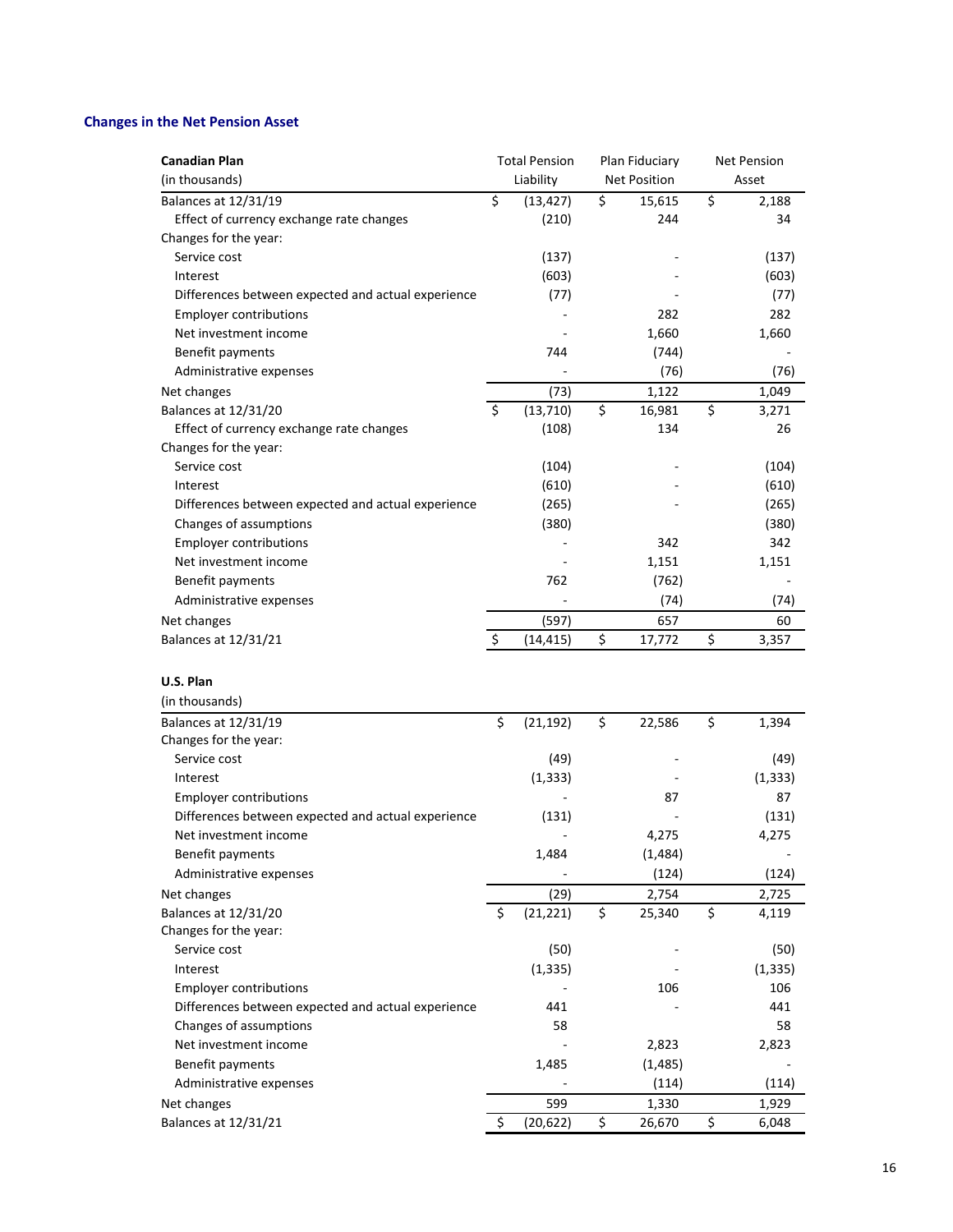The following presents the Authority's net pension asset for the Defined Benefit Plans calculated using the discount rate of 4.25% (Canadian Plan) and 6.5% (U.S. Plan) and the impact of using a discount rate that is 1.0% higher or lower than the current rate as of December 31, 2021.

|                |          | 1.0%            | At Current        |  | 1.0%     |
|----------------|----------|-----------------|-------------------|--|----------|
| (in thousands) | Decrease |                 | Discount Rate     |  | Increase |
| Canadian Plan  | Ś        |                 | 1,655 \$ 3,357 \$ |  | 4,780    |
| U.S. Plan      |          | $3.873 \quad S$ | 6,048             |  | 7,889    |

### **Pension Expense and Deferred Outflows and Deferred Inflows of Resources Related to Pensions**

For the years ended December 31, 2021 and 2020, the Authority recognized pension expense of \$267,000 and pension income of \$37,000 for the Canadian Plan and pension income of \$1,056,000 and pension expense of \$69,000 for the U.S. Plan. At December 31, 2021 and 2020, the Authority reported deferred outflows and deferred inflows of resources as follows:

|                                                            | 2021 |               |    |                  |           |             |           |            |  |
|------------------------------------------------------------|------|---------------|----|------------------|-----------|-------------|-----------|------------|--|
|                                                            |      | Canadian Plan |    |                  | U.S. Plan |             |           |            |  |
|                                                            |      | Deferred      |    | Deferred         |           | Deferred    |           | Deferred   |  |
|                                                            |      | Outflows of   |    | Inflows of       |           | Outflows of |           | Inflows of |  |
| (in thousands)                                             |      | Resources     |    | <b>Resources</b> |           | Resources   |           | Resources  |  |
| Net difference between projected and actual earnings on    |      |               |    |                  |           |             |           |            |  |
| pension plan investments                                   | \$   | 319           | \$ | 1,048            | \$        | 924         | \$        | 3,051      |  |
| Changes of assumptions                                     |      | 63            |    |                  |           |             |           | 13         |  |
| Changes in experience                                      |      | 44            |    |                  |           |             |           | 102        |  |
| Authority contributions subsequent to the measurement date |      | 308           |    |                  |           | 103         |           |            |  |
|                                                            | Ś.   | 734           | Ś  | 1,048            | Ś         | 1,027       | Ś         | 3,166      |  |
|                                                            |      |               |    |                  | 2020      |             |           |            |  |
|                                                            |      | Canadian Plan |    |                  |           |             | U.S. Plan |            |  |
|                                                            |      | Deferred      |    | Deferred         | Deferred  |             | Deferred  |            |  |
|                                                            |      | Outflows of   |    | Inflows of       |           | Outflows of |           | Inflows of |  |
| (in thousands)                                             |      | Resources     |    | Resources        |           | Resources   |           | Resources  |  |
| Net difference between projected and actual earnings on    |      |               |    |                  |           |             |           |            |  |
| pension plan investments                                   | \$   | 475           | Ś. | 1,129            | \$        | 1,489       | \$        | 3,000      |  |
| Changes of assumptions                                     |      |               |    |                  |           |             |           |            |  |
| Changes in experience                                      |      | 22            |    |                  |           | 37          |           |            |  |
| Authority contributions subsequent to the measurement date |      | 341           |    |                  |           | 97          |           |            |  |
|                                                            | \$   | 838           | \$ | 1,129            | \$        | 1,623       | \$        | 3,000      |  |

Authority contributions subsequent to the measurement date are recognized as an addition to the net pension asset in the subsequent year. Other amounts reported as deferred outflows and deferred inflows of resources at December 31, 2021 related to pensions will be recognized in pension expense as follows (in thousands):

| Years ending December 31, |             |
|---------------------------|-------------|
| 2022                      | \$<br>(987) |
| 2023                      | (466)       |
| 2024                      | (1,088)     |
| 2025                      | (323)       |
|                           | (2,864)     |
|                           |             |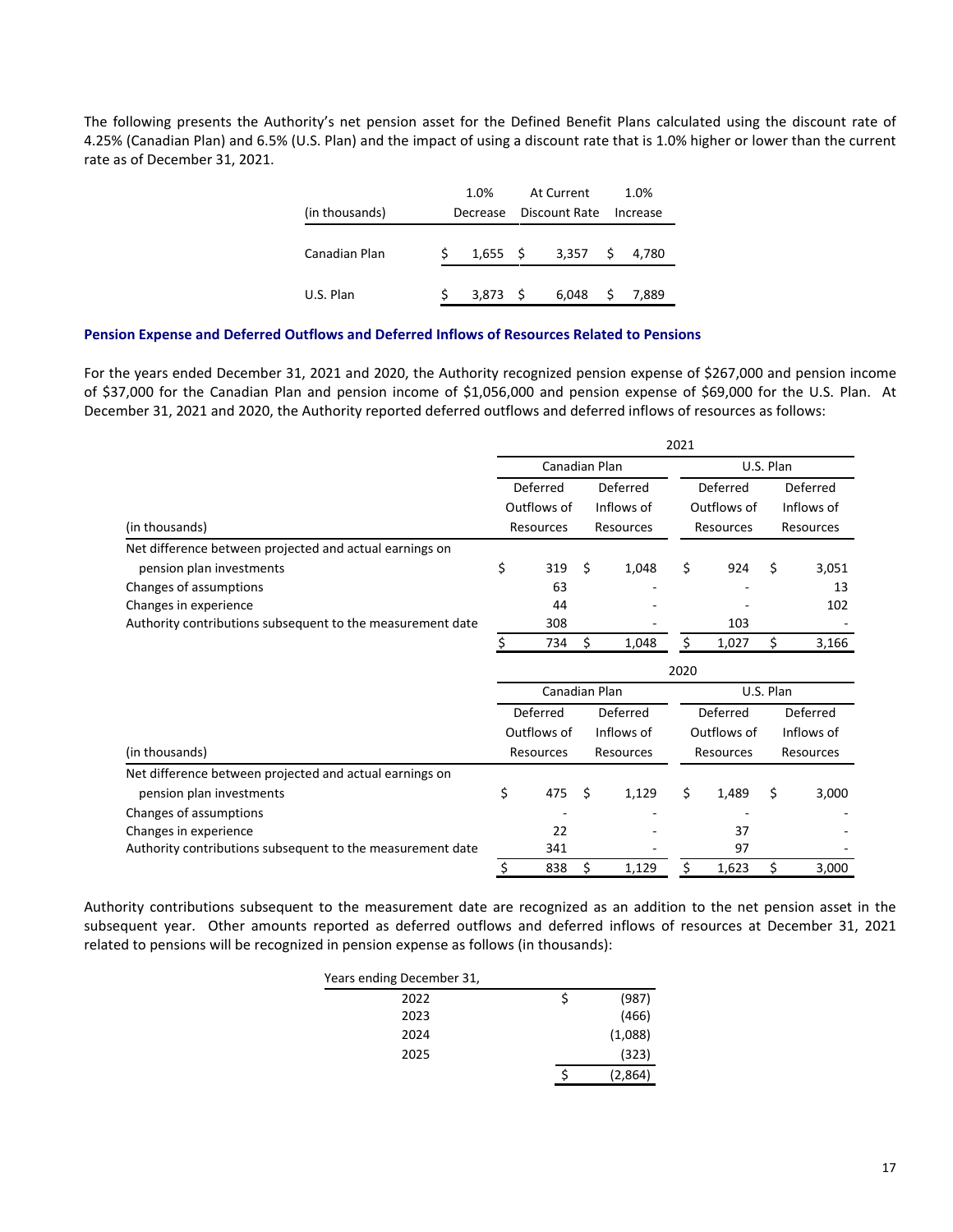### **Defined Contribution Plans**

The Authority has also established two non-contributory defined contribution money purchase plans which separately cover U.S. and Canadian employees hired subsequent to the eligibility dates of the Defined Benefit Plans described above.

The defined contribution plans require the Authority to contribute 6.0% of each qualified employee's covered salary annually. Contributions to the defined contribution plans totaled \$114,000 and \$112,000 in 2021 and 2020, respectively. The Authority makes all required contributions when due.

## **8. OPEB:**

The Authority maintains two single-employer defined benefit postemployment healthcare plans (the Plans), one covering certain Canadian employees and one covering certain U.S. employees. The Plans provide benefits in the form of insurance premium payments for coverage of eligible retirees and dependents. Plan provisions, including Authority and member contribution rates, are determined by the Authority and collective bargaining agreements. The Plans do not issue publicly available financial reports.

Eligibility is based on date of hire, attainment of retirement age, and years of service. The Authority pays 100% of the health, dental, and life insurance premiums for employees meeting the following criteria:

### Canadian Plan

Full-time employees hired prior to September 19, 2003 (union) or November 21, 2003 (non-union), upon attainment of age 50 with 2 years of service.

Full-time employees hired on or after September 19, 2003 but prior to July 27, 2007 (union) or on or after November 21, 2003 but prior to December 31, 2008 (non-union), upon attainment of age 50 with 10 years of service.

### U.S. Plan

Full-time employees hired prior to July 18, 2003 (union) or November 21, 2003 (non-union), upon attainment of age 50 with 2 years of service.

Full-time employees hired on or after July 18, 2003 but prior to September 29, 2006 (union) or on or after November 21, 2003 but prior to December 31, 2008 (non-union), upon attainment of age 50 with 10 years of service.

At December 31, 2021 and 2020, employees covered by the Plan include:

|                                                                  | 2021                     |           |      | 2020      |          |  |
|------------------------------------------------------------------|--------------------------|-----------|------|-----------|----------|--|
|                                                                  | Canadian                 |           |      |           | Canadian |  |
|                                                                  | Plan                     | U.S. Plan | Plan | U.S. Plan |          |  |
| Active employees                                                 | 12                       | 12        | 14   | 14        |          |  |
| Inactive employees or beneficiaries currently receiving benefits | 56                       | 72        | 53   | 75.       |          |  |
| Inactive employees entitled to but not yet receiving benefits    | $\overline{\phantom{a}}$ |           |      |           |          |  |
|                                                                  | 68                       | 84        | 67   | 89        |          |  |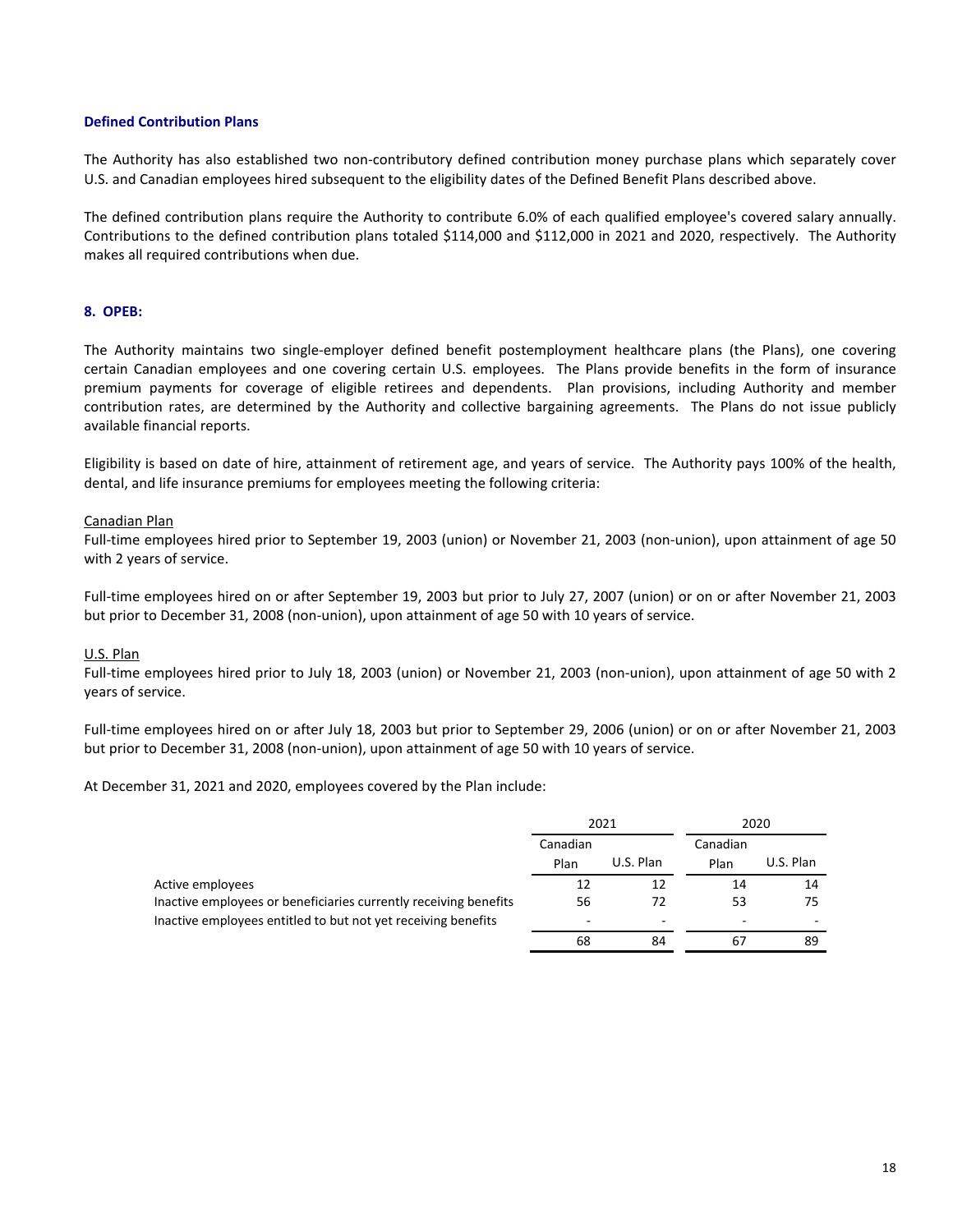### **Net OPEB Asset**

The Authority's net OPEB asset of \$604,000 at December 31, 2021 was measured as of December 31, 2020, and the total OPEB asset used to calculate the net OPEB asset was determined by an actuarial valuation as of January 1, 2020, rolled forward to December 31, 2020.

The Authority established a qualified trust as defined by GASB Statement Nos. 74 and No. 75 which was funded with an initial cash contribution of \$10,000,000 during the year ended December 31, 2018. The Plan has adopted a funding policy and began making contributions in 2019 that are projected to cover all future benefit payments. Therefore, the discount rate is equal to the long-term rate of return.

The long-term expected rates of return on plan assets were determined using best estimate ranges of expected future real rates of return (expected returns, net of plan expenses and inflation) developed for each major asset class. These ranges are combined to produce the long-term expected rates of return by weighting the expected future real rates of return by the target asset allocation percentage and by adding expected inflation. The target allocation and best estimates of geometric real rates of return for each major asset class are summarized as follows:

|                        |            | Long-Term            |
|------------------------|------------|----------------------|
|                        | Target     | <b>Expected Real</b> |
| <b>Asset Class</b>     | Allocation | Rate of Return       |
| U.S. equities          | 32%        | 5.8%                 |
| International equities | 6%         | 3.5%                 |
| Fixed income           | 35%        | 0.6%                 |
| Multi-asset            | 20%        | 4.0%                 |
| Real estate            | 5%         | 3.2%                 |
| Cash                   | 2%         | 0%                   |
|                        | 100%       |                      |

The total OPEB asset in the December 31, 2020 valuation was determined using the following actuarial assumptions and other inputs, applied to all periods included in the measurement, unless otherwise specified:

### Healthcare cost trend:

Canadian Plan: 5.25% (5.5% previously) grading down by 0.125% each year to 4.25%

U.S. Plan: 5.75% (6.0% previously) grading down by 0.125% each year to 4.75%

Discount rate:

Discount rate at measurement date is 6.0% which is equal to the long-term rate of return on the trust assets Mortality:

U.S. Plan: General Pub-2010 Headcount Weighted Mortality using Projection Scale MP-2020

Canadian Plan: CIA CPM-2014 Combined Mortality with CIA Scale CPM-B

Retirement:

Expected dates for each active employee based upon their unreduced pension eligibility

Salary:

Increases of 2.75%

Termination:

Rates calibrated to produce 3% aggregate turnover of the active data based on the Authority's historical experience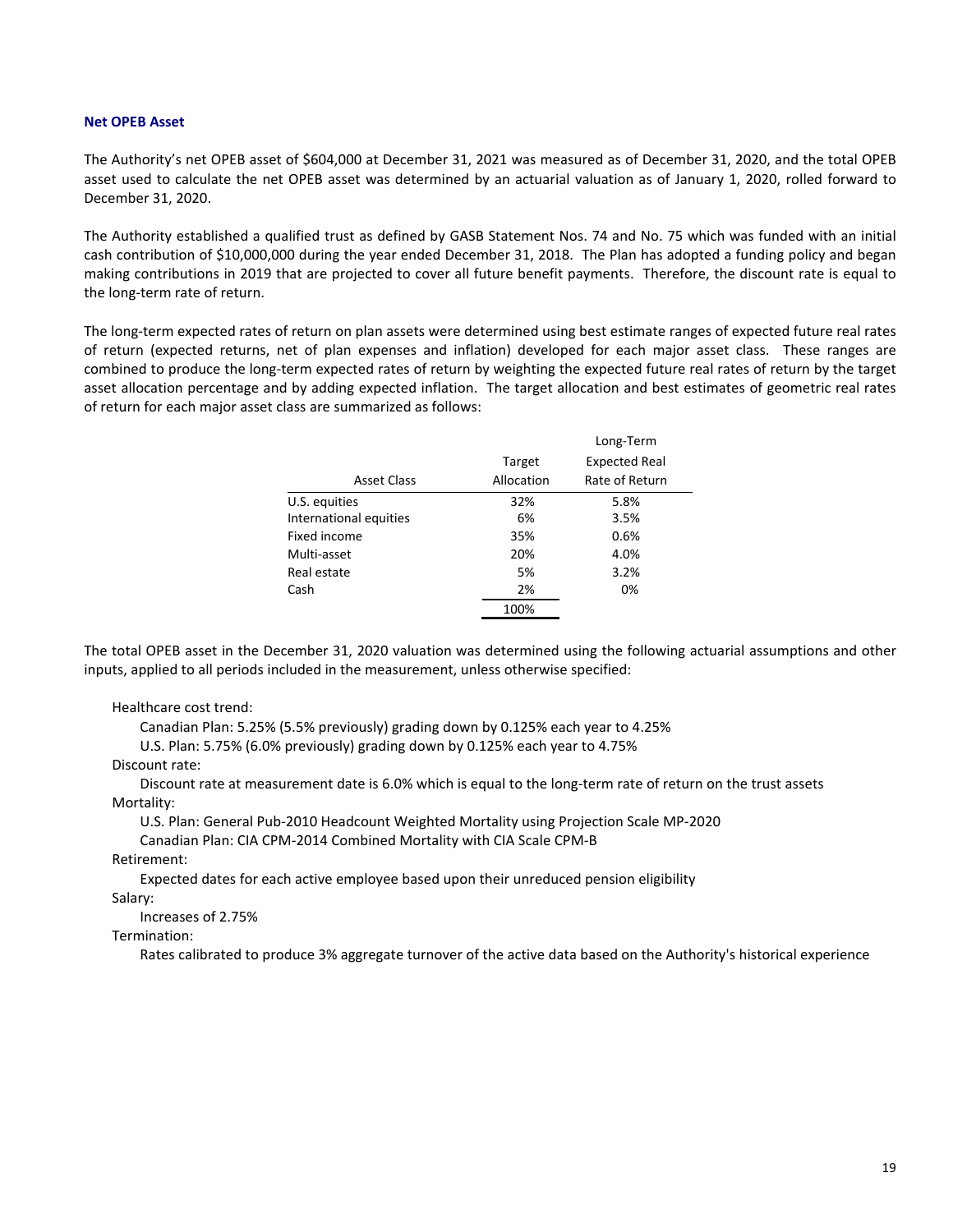## **Changes in the Net OPEB Asset (Liability)**

|                                                  |    | <b>Total OPEB</b> | Plan Fiduciary      | Net OPEB          |
|--------------------------------------------------|----|-------------------|---------------------|-------------------|
| (in thousands)                                   |    | Liability         | <b>Net Position</b> | Asset (Liability) |
| Balances at December 31, 2019                    | \$ | (17, 407)         | \$<br>10,179        | \$<br>(7, 228)    |
| Effect of foreign currency exchange rate changes |    | (217)             |                     | (217)             |
| Changes for the year:                            |    |                   |                     |                   |
| <b>Employer contributions</b>                    |    |                   | 878                 | 878               |
| Net investment income                            |    |                   | 1,957               | 1,957             |
| Service cost                                     |    | (69)              |                     | (69)              |
| Interest                                         |    | (1,031)           |                     | (1,031)           |
| Differences between expected and actual          |    |                   |                     |                   |
| experience                                       |    | 190               |                     | 190               |
| Changes of assumptions                           |    | 3,674             |                     | 3,674             |
| Benefit payments                                 |    | 736               | (736)               |                   |
| Administrative expenses                          |    |                   | (23)                | (23)              |
| Net changes                                      |    | 3,500             | 2,076               | 5,576             |
| Balances at December 31, 2020                    | Ś  | (14, 124)         | \$<br>12,255        | \$<br>(1,869)     |
| Effect of foreign currency exchange rate changes |    | (162)             |                     | (162)             |
| Changes for the year:                            |    |                   |                     |                   |
| <b>Employer contributions</b>                    |    |                   | 409                 | 409               |
| Net investment income                            |    |                   | 1,386               | 1,386             |
| Service cost                                     |    | (52)              |                     | (52)              |
| Interest                                         |    | (825)             |                     | (825)             |
| Differences between expected and actual          |    |                   |                     |                   |
| experience                                       |    | 140               |                     | 140               |
| Change of assumptions                            |    | 1,600             |                     | 1,600             |
| Benefit payments                                 |    | 703               | (703)               |                   |
| Administrative expenses                          |    |                   | (23)                | (23)              |
| Net changes                                      |    | 1,566             | 1,069               | 2,635             |
| Balances at December 31, 2021                    | \$ | (12, 720)         | \$<br>13,324        | \$<br>604         |

The following presents the sensitivity of the Authority's net OPEB asset to changes in the discount rate, including what the Authority's net OPEB asset would be if it were calculated using a discount rate that is 1% higher or lower than the current discount rate of 6.0%:

|                            | At Current |               |  |               |  |               |  |  |  |  |  |
|----------------------------|------------|---------------|--|---------------|--|---------------|--|--|--|--|--|
| (in thousands)             |            | 1.0% Decrease |  | Discount Rate |  | 1.0% Increase |  |  |  |  |  |
| Net OPEB Asset (Liability) |            | (1.687)       |  | 604           |  | 1.176         |  |  |  |  |  |

The following presents the sensitivity of the Authority's net OPEB asset to changes in the healthcare cost trend rates, including what the Authority's net OPEB asset would be if it were calculated using trend rates that are 1% higher or lower than the current healthcare cost trend rates of 5.75% to 4.25%:

|                            |               | At Current |               |        |  |
|----------------------------|---------------|------------|---------------|--------|--|
| (in thousands)             | 1.0% Decrease | Trend rate | 1.0% Increase |        |  |
| Net OPEB Asset (Liability) |               | 604        |               | (1.627 |  |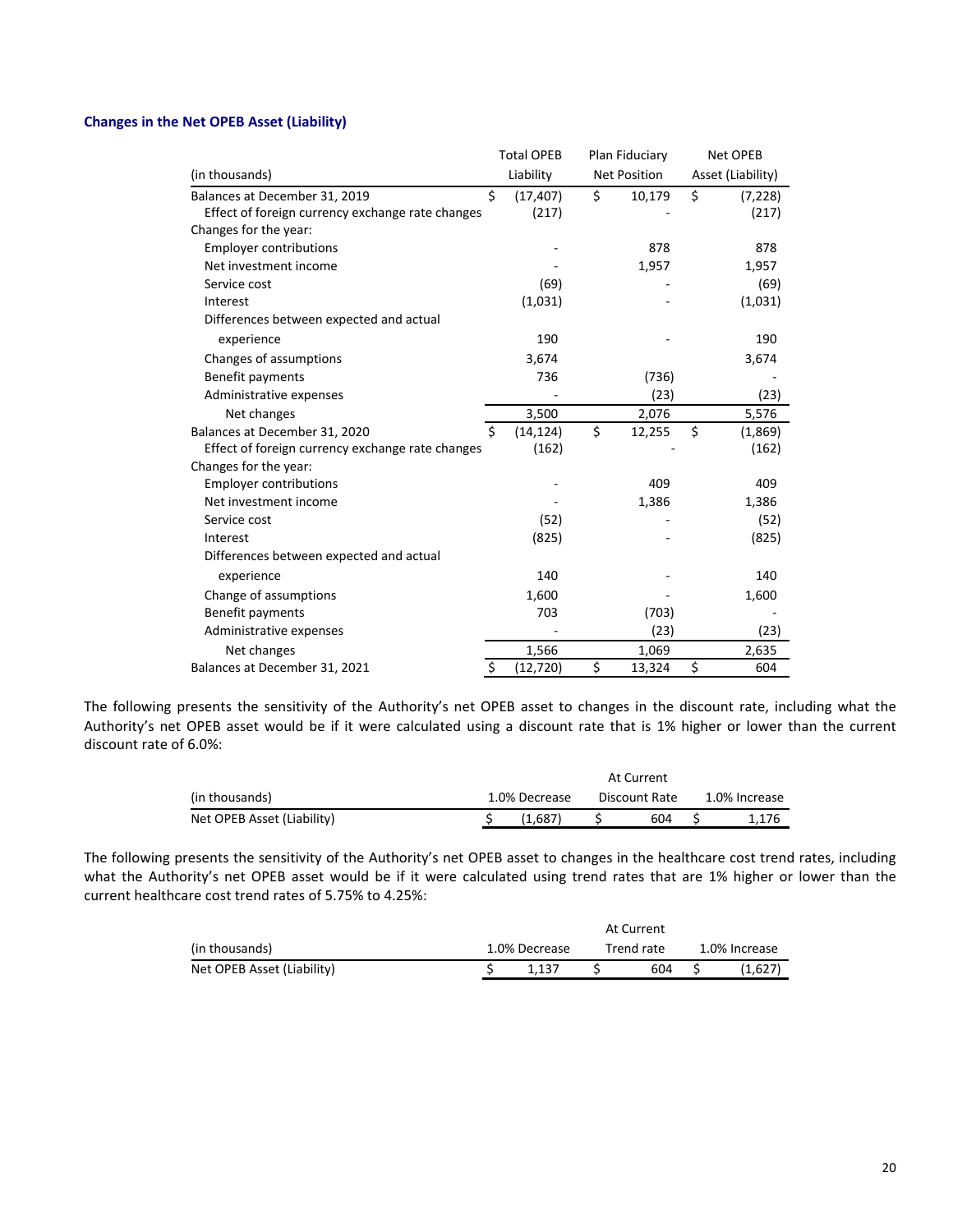### **OPEB Expense and Deferred Outflows and Deferred Inflows of Resources Related to OPEB**

For the years ended December 31, 2021 and 2020, the Authority recognized OPEB income of \$2,855,000 and \$3,650,000. At December 31, 2021 and 2020, the Authority reported deferred outflows and deferred inflows of resources as follows:

|                                                            |             | 2021 |                          | 2020 |                          |    |            |  |  |  |  |
|------------------------------------------------------------|-------------|------|--------------------------|------|--------------------------|----|------------|--|--|--|--|
|                                                            | Deferred    |      | Deferred                 |      | Deferred                 |    | Deferred   |  |  |  |  |
|                                                            | Outflows of |      | Inflows of               |      | Outflows of              |    | Inflows of |  |  |  |  |
| (in thousands)                                             | Resources   |      | Resources                |      | Resources                |    | Resources  |  |  |  |  |
| Net difference between projected and actual earnings on    |             |      |                          |      |                          |    |            |  |  |  |  |
| pension plan investments                                   | $\sim$      | S    | 1,302                    | \$   | $\sim$                   | -S | 1,102      |  |  |  |  |
| Changes of assumptions                                     |             |      | 485                      |      | $\overline{\phantom{a}}$ |    | 1,403      |  |  |  |  |
| Changes in experience                                      | 25          |      | 76                       |      |                          |    | 72         |  |  |  |  |
| Authority contributions subsequent to the measurement date | 248         |      | $\overline{\phantom{a}}$ |      | 370                      |    |            |  |  |  |  |
|                                                            | 273         |      | 1,863                    |      | 370                      |    | 2.577      |  |  |  |  |

Authority contributions subsequent to the measurement date are recognized as an addition to the net OPEB asset in the subsequent year. Other amounts reported as deferred inflows of resources related to OPEB will be recognized in pension expense (income) as follows (in thousands):

| Years ending December 31, |         |
|---------------------------|---------|
| 2022                      | (939)   |
| 2023                      | (406)   |
| 2024                      | (372)   |
| 2025                      | (121)   |
|                           | (1,838) |

# **9. Rentals:**

The Authority, as lessor, has entered into non-cancelable operating leases with separate U.S. and Canadian duty-free enterprises through December 31, 2025 and October 31, 2031, respectively. The Authority recognized \$4,494,000 and \$4,260,000 in gross rental income in 2021 and 2020 from the duty-free enterprises. The leases provide for annual minimum and contingent lease payments to the Authority.

Due to the border restrictions imposed by the U.S and Canadian governments in response to the COVID-19 pandemic, both duty-free enterprises entered into rent deferral agreements with the Authority. These agreements allowed for the deferral of minimum rent due under the lease agreements for a specified period of time at an interest rate of 4% per annum. The Canadian duty-free rent deferral agreement expired July 31, 2020 and the duty-free lease is currently in default. The Authority has recognized an allowance for uncollectible accounts of \$5,693,000 and \$2,500,000 at December 31, 2021 and 2020.

The Authority also leases space to a governmental entity under a non-cancelable twenty year operating lease expiring June 30, 2039. Rental revenue received by the Authority under this lease totaled \$2,480,000 and \$2,422,000 in 2021 and 2020.

Minimum amounts, assuming all rentals are received under the leases, are as follows (in thousands):

| Years ending December 31, |   |        |
|---------------------------|---|--------|
| 2022                      | Ś | 6,962  |
| 2023                      |   | 6,962  |
| 2024                      |   | 6,998  |
| 2025                      |   | 7,034  |
| 2026                      |   | 5,829  |
| Thereafter                |   | 49,086 |
|                           | Ś | 82,871 |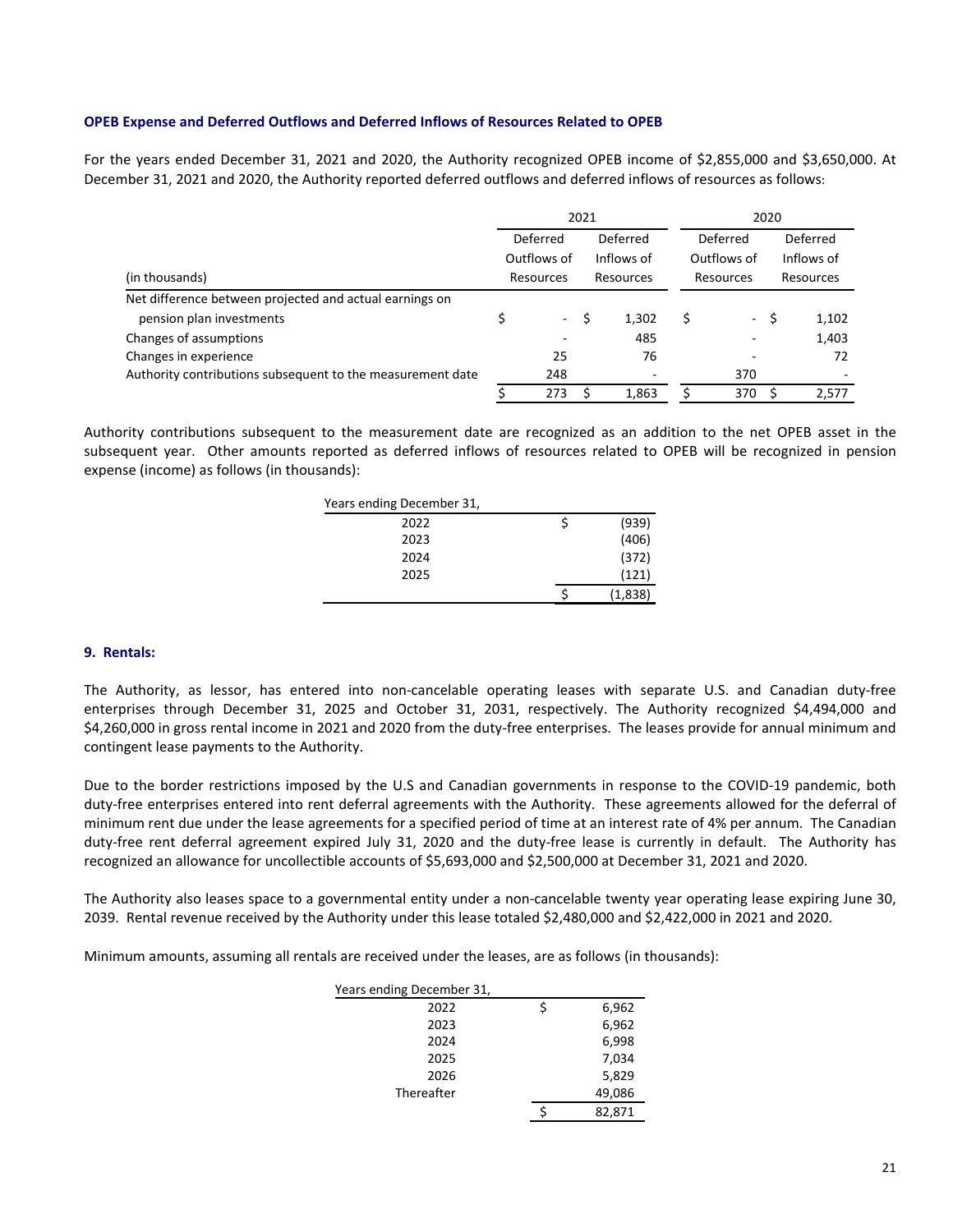The Authority also leases certain real property under cancelable operating leases to commercial enterprises and governmental agencies. These leases are generally maintained on a month-to-month basis.

### **10. Deferred Compensation Plan:**

All employees of the Authority in the United States are offered participation in a deferred compensation plan (the Plan) created in accordance with Internal Revenue Code Section 457. The Plan permits eligible participants to defer a portion of their salaries until future years. Under the Plan, amounts deferred are not available to employees until separation, retirement, death, or unforeseen emergency. All amounts deferred under the Plan, all property, and rights purchased with those amounts, and all income attributable to those amounts, property, or rights, are held in trust until paid or made available to the employee or other beneficiary.

The Authority also has unfunded liabilities of \$1,890,000 and \$1,627,000 included in accrued liabilities as of December 31, 2021 and 2020 to current and former management employees due under separate deferred compensation agreements. Payments made under these agreements totaled \$4,800 in 2021 and 2020.

### **11. Commitments and Contingencies:**

### **Risk Management**

The Authority purchases commercial insurance for various risks of loss due to torts, theft, damage, errors and omissions, injuries to employees, and natural disasters. Settled claims resulting from these risks have not exceeded commercial coverage in any of the past three years. Losses resulting from acts of terrorism have been excluded from property and excess liability policies. The Terrorism Risk Insurance Act of 2002 of the United States governs coverage for acts of terrorism under the general liability policy.

### **Contractual Commitments**

As of December 31, 2021, the Authority had contractual commitments of approximately \$1,200,000 primarily related to ongoing capital construction projects.

### **Litigation**

The Authority is involved in various legal proceedings, the outcome of which is not expected to have significant impact on the financial position of the Authority.

### **12. Net Position:**

### **Unrestricted - Designated**

The Board of Directors has designated available unrestricted amounts for acquisition or construction of capital projects and maintenance.

### **Restricted**

| (in thousands)                    |   | 2021   | 2020   |
|-----------------------------------|---|--------|--------|
| Debt service funds:               |   |        |        |
| Debt service fund                 | S | 4,918  | 4,927  |
| Debt reserve fund                 |   | 7,002  | 7,086  |
| Operating expense reserve account |   | 2,975  | 2,968  |
|                                   |   | 14.895 | 14.981 |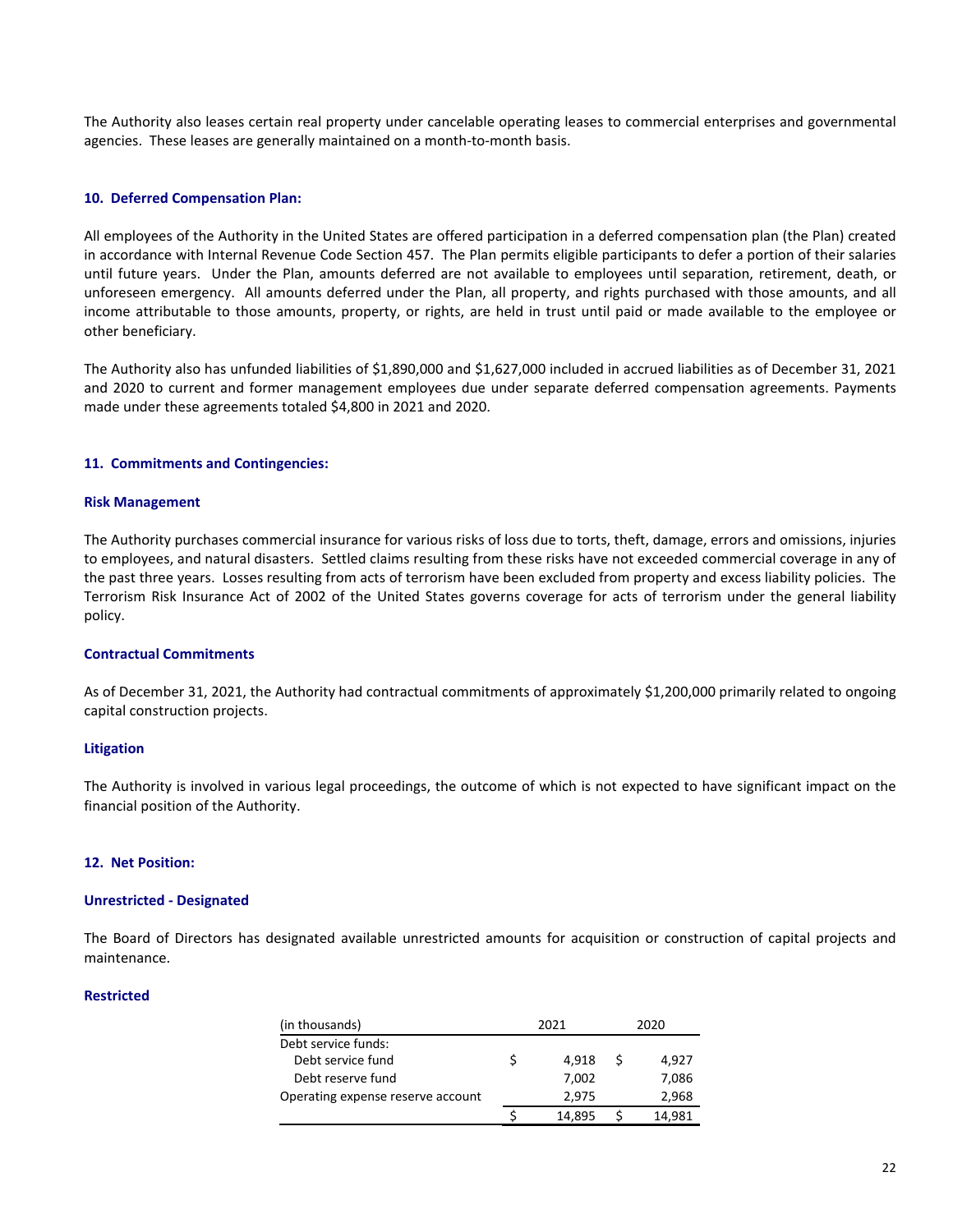### **13**. **Risks and Uncertainties:**

On January 31, 2020, the United States Secretary of Health and Human Services (HHS) declared a public health emergency related to the global spread of coronavirus COVID-19, and a pandemic was declared by the World Health Organization in February 2020. On March 7, 2020, the Governor of the State of New York declared a disaster emergency in the State of New York, ordered all non-essential businesses State-wide to be closed, and required other restrictive social distancing and related measures. On March 17, 2020, the premier of the province of Ontario declared a state of emergency in the province of Ontario and ordered all non-essential businesses to be closed along with other restrictive measures. Efforts to fight the widespread disease resulted in a severe disruption of Authority operations. Financial markets also experienced significant fluctuations in value.

In response to the pandemic, various travel restrictions have been imposed by the U.S. and Canadian governments since March 2020, negatively impacting passenger tolls during this time. The extent of the impact of COVID-19 on the Authority's operational and financial performance will depend on further developments, including the duration and spread of the outbreak and its continued impact on travelers, employees, and vendors, none of which can be predicted.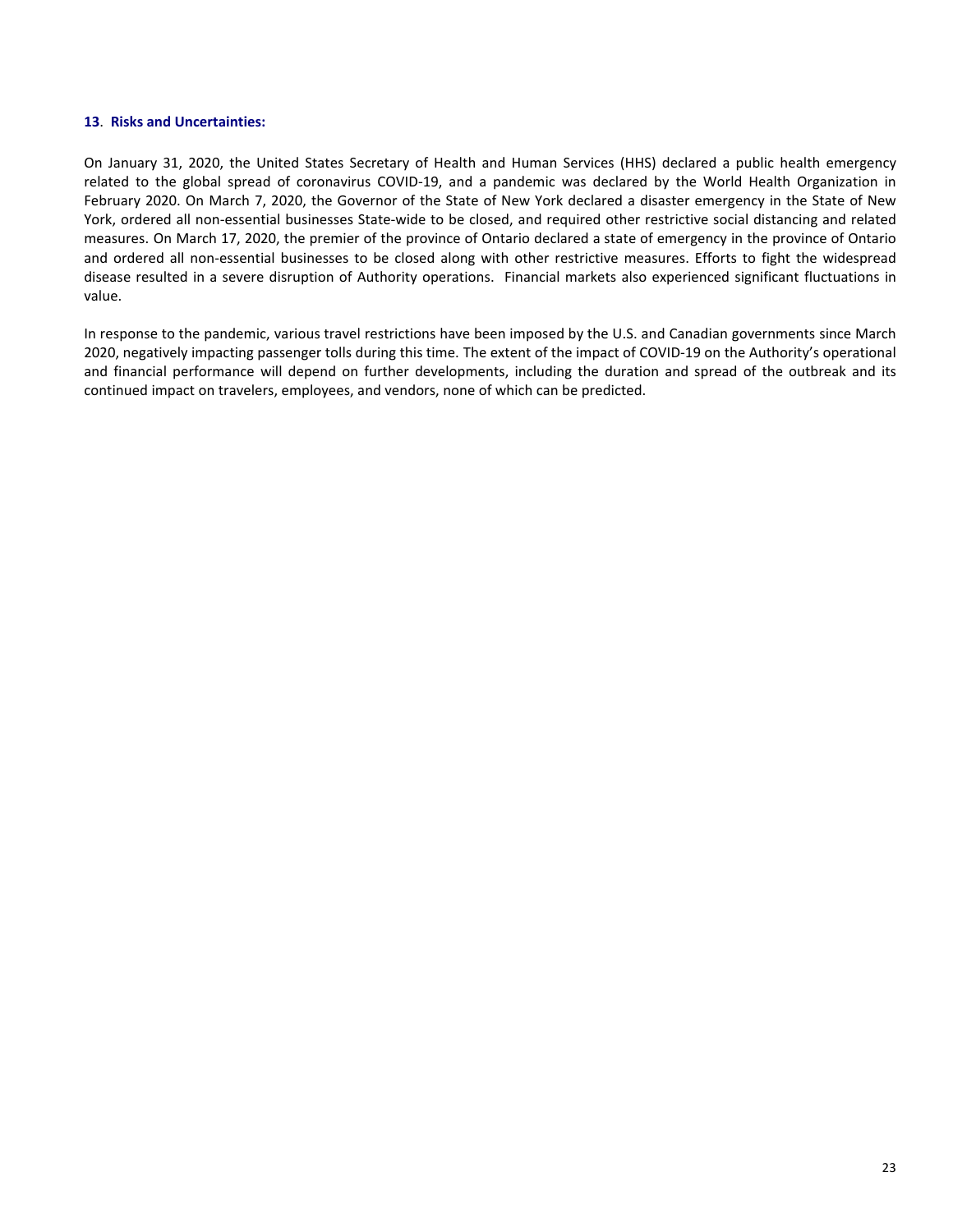| <b>Required Supplementary Information</b><br>Schedule of Changes in the Authority's Net Pension Asset and Related Ratios - Canadian Plan<br>(in thousands) |     |                |                |                          |                          |                   |     |                   |     |        |
|------------------------------------------------------------------------------------------------------------------------------------------------------------|-----|----------------|----------------|--------------------------|--------------------------|-------------------|-----|-------------------|-----|--------|
| As of the measurement date of December 31,                                                                                                                 |     | 2020           | 2019           | 2018                     | 2017                     | 2016              |     | 2015              |     | 2014   |
| <b>Total pension liability</b>                                                                                                                             |     |                |                |                          |                          |                   |     |                   |     |        |
| Service cost                                                                                                                                               | \$  | $104 \quad $5$ | $137 \quad $5$ | $156 \; \S$              | $126 \pm$                | $124 \; \text{S}$ |     | $207 \frac{2}{3}$ |     | 190    |
| Interest                                                                                                                                                   |     | 610            | 603            | 604                      | 605                      | 633               |     | 593               |     | 565    |
| Benefit payments, including refunds of employee contributions                                                                                              |     | (762)          | (744)          | (750)                    | (697)                    | (750)             |     | (673)             |     | (565)  |
| Differences between expected and actual experience                                                                                                         |     | 265            | 77             | (217)                    | 680                      | 191               |     |                   |     |        |
| Changes of assumptions                                                                                                                                     |     | 380            | $\blacksquare$ | $\overline{\phantom{a}}$ | $\overline{\phantom{a}}$ | 187               |     |                   |     |        |
| Net change in total pension liability                                                                                                                      |     | 597            | 73             | (207)                    | 714                      | 385               |     | 127               |     | 190    |
| Total pension liability - beginning                                                                                                                        |     | 13,710         | 13,427         | 13,033                   | 13,296                   | 12,139            |     | 11,581            |     | 11,391 |
| Effect of foreign currency exchange rate changes                                                                                                           |     | 108            | 210            | 601                      | (977)                    | 772               |     | 431               |     |        |
| Total pension liability - ending                                                                                                                           | \$  | $14,415$ \$    | 13,710 \$      | $13,427$ \$              | $13,033$ \$              | 13,296            | -\$ | 12,139            | Ŝ.  | 11,581 |
| Plan fiduciary net position                                                                                                                                |     |                |                |                          |                          |                   |     |                   |     |        |
| <b>Employer contributions</b>                                                                                                                              | \$  | $342 \div$     | $282 \quad $$  | $411 \; \text{S}$        | 484 \$                   | 498 \$            |     | 554 \$            |     | 647    |
| Net investment income (loss)                                                                                                                               |     | 1,151          | 1,660          | (64)                     | 1,429                    | 995               |     | 175               |     | 1,432  |
| Benefit payments, including refunds of employee contributions                                                                                              |     | (762)          | (744)          | (750)                    | (697)                    | (750)             |     | (673)             |     | (565)  |
| Administrative expense                                                                                                                                     |     | (74)           | (76)           | (101)                    | (68)                     | (24)              |     | (41)              |     | (19)   |
| Net change in plan fiduciary net position                                                                                                                  |     | 657            | 1,122          | (504)                    | 1,148                    | 719               |     | 15                |     | 1,495  |
| Plan fiduciary net position - beginning                                                                                                                    |     | 16,981         | 15,615         | 15,405                   | 15,388                   | 13,793            |     | 13,283            |     | 11,788 |
| Effect of foreign currency exchange rate changes                                                                                                           |     | 134            | 244            | 714                      | (1, 131)                 | 876               |     | 495               |     |        |
| Plan fiduciary net position - ending                                                                                                                       | -\$ | 17,772 \$      | 16,981 \$      | 15,615<br>\$             | $15,405$ \$              | 15,388            | \$. | 13,793            | \$. | 13,283 |
| Net pension asset - ending                                                                                                                                 | \$  | 3,357 \$       | $3,271$ \$     | $2,188$ \$               | $2,372$ \$               | $2,092$ \$        |     | $1,654$ \$        |     | 1,702  |
| Plan fiduciary net position as a percentage of the total pension liability                                                                                 |     | 123.3%         | 123.9%         | 116.3%                   | 115.7%                   | 115.7%            |     | 113.6%            |     | 114.7% |
| Covered payroll                                                                                                                                            | \$  | 809 \$         | $930 \quad $$  | 895 \$                   | 863 \$                   | $965$ \$          |     | 949 \$            |     | 868    |
| Net pension asset as a percentage of covered payroll                                                                                                       |     | 415.0%         | 351.7%         | 244.5%                   | 275.0%                   | 216.8%            |     | 174.2%            |     | 196.0% |
| Foreign currency exchange rate:                                                                                                                            |     | 1.27           | 1.28           | 1.30                     | 1.36                     | 1.26              |     | 1.34              |     | 1.39   |
| $\cdots$                                                                                                                                                   |     |                |                |                          |                          |                   |     |                   |     |        |

*\* Data prior to 2014 is unavailable.*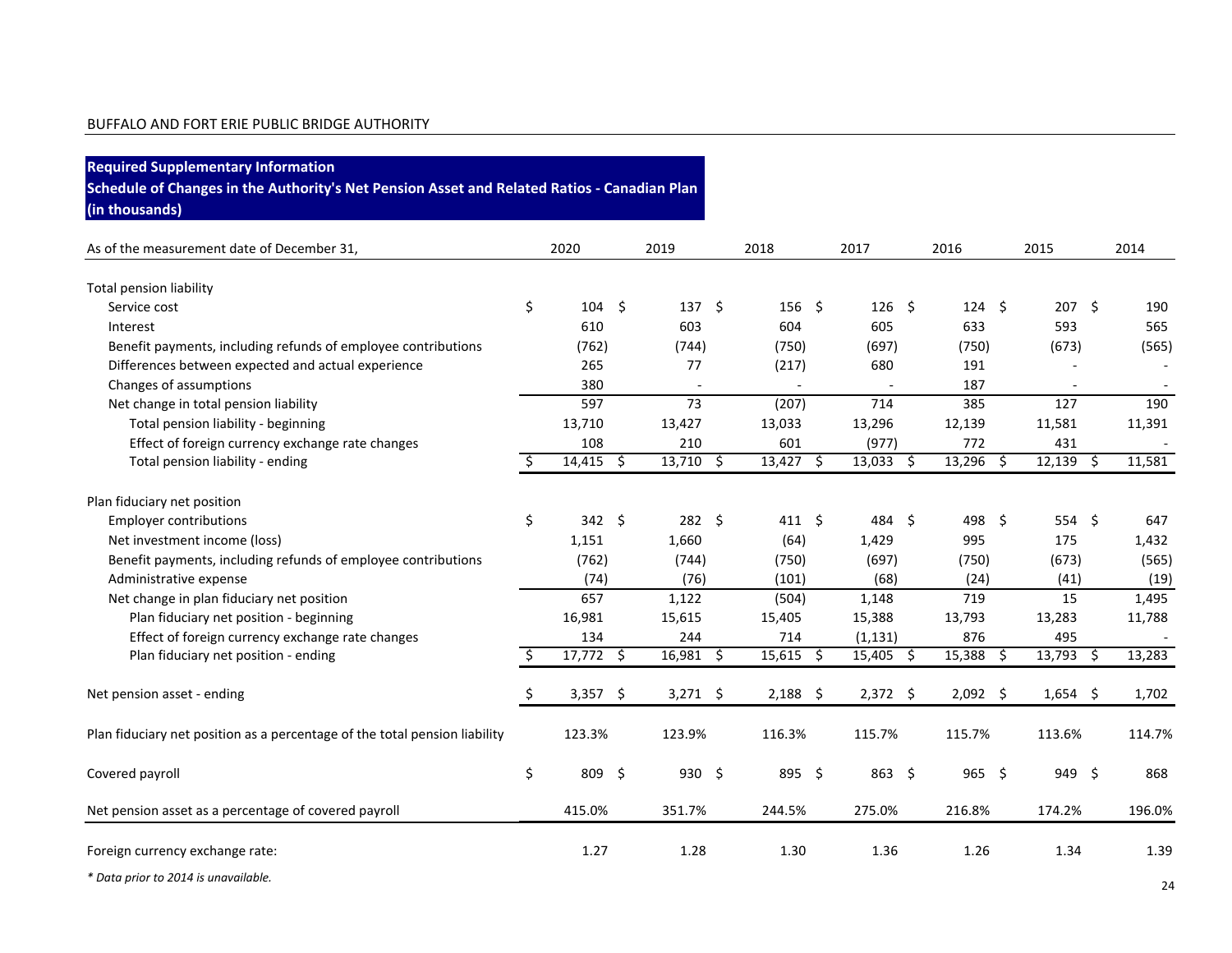| <b>Required Supplementary Information</b><br>Schedule of Changes in the Authority's Net Pension Asset and Related Ratios - U.S. Plan |    |             |                     |            |                   |               |                   |     |                          |        |
|--------------------------------------------------------------------------------------------------------------------------------------|----|-------------|---------------------|------------|-------------------|---------------|-------------------|-----|--------------------------|--------|
| (in thousands)                                                                                                                       |    |             |                     |            |                   |               |                   |     |                          |        |
| As of the measurement date of December 31,                                                                                           |    | 2020        |                     | 2019       | 2018              | 2017          | 2016              |     | 2015                     | 2014   |
| <b>Total pension liability</b>                                                                                                       |    |             |                     |            |                   |               |                   |     |                          |        |
| Service cost                                                                                                                         | \$ | 50          | $\ddot{\mathsf{s}}$ | 49 \$      | $62 \quad $$      | 84 \$         | $138 \; \text{S}$ |     | $283 \; \xi$             | 267    |
| Interest                                                                                                                             |    | 1,335       |                     | 1,333      | 1,281             | 1,289         | 1,269             |     | 1,269                    | 1,252  |
| Benefit payments, including refunds of employee contributions                                                                        |    | (1,485)     |                     | (1,484)    | (1,623)           | (1, 374)      | (1, 233)          |     | (1,610)                  | (936)  |
| Difference between expected and actual experience                                                                                    |    | (441)       |                     | 131        | 485               |               | 207               |     |                          |        |
| Changes of assumptions                                                                                                               |    | (58)        |                     |            | (1,094)           |               | 103               |     | $\overline{\phantom{a}}$ |        |
| Net change in total pension liability                                                                                                |    | (599)       |                     | 29         | (889)             | (1)           | 484               |     | (58)                     | 583    |
| Total pension liability - beginning                                                                                                  |    | 21,221      |                     | 21,192     | 22,081            | 22,082        | 21,598            |     | 21,656                   | 21,073 |
| Total pension liability - ending                                                                                                     |    | $20,622$ \$ |                     | 21,221     | \$<br>$21,192$ \$ | 22,081        | \$<br>22,082      | -\$ | $21,598$ \$              | 21,656 |
| Plan fiduciary net position                                                                                                          |    |             |                     |            |                   |               |                   |     |                          |        |
| <b>Employer contributions</b>                                                                                                        | \$ | $106$ \$    |                     | $87 \;$ \$ | $167 \; \text{S}$ | $157 \quad $$ | $219 \quad $$     |     | $266$ \$                 | 300    |
| Net investment income (loss)                                                                                                         |    | 2,823       |                     | 4,275      | (856)             | 3,263         | 854               |     | (657)                    | 1,515  |
| Benefit payments, including refunds of employee contributions                                                                        |    | (1, 485)    |                     | (1, 484)   | (1,623)           | (1, 374)      | (1, 233)          |     | (1,610)                  | (936)  |
| Administrative expense                                                                                                               |    | (114)       |                     | (124)      | (133)             | (120)         | (53)              |     | (65)                     | (42)   |
| Net change in plan fiduciary net position                                                                                            |    | 1,330       |                     | 2,754      | (2, 445)          | 1,926         | (213)             |     | (2,066)                  | 837    |
| Plan fiduciary net position - beginning                                                                                              |    | 25,340      |                     | 22,586     | 25,031            | 23,105        | 23,318            |     | 25,384                   | 24,547 |
| Plan fiduciary net position - ending                                                                                                 | S  | 26,670 \$   |                     | 25,340     | \$<br>22,586 \$   | $25,031$ \$   | $23,105$ \$       |     | $23,318$ \$              | 25,384 |
| Net pension asset - ending                                                                                                           | \$ | $6,048$ \$  |                     | $4,119$ \$ | $1,394$ \$        | $2,950$ \$    | 1,023             | \$  | $1,720$ \$               | 3,728  |
| Plan fiduciary net position as a percentage of the total pension liability                                                           |    | 129.3%      |                     | 119.4%     | 106.6%            | 113.4%        | 104.6%            |     | 108.0%                   | 117.2% |
| Covered payroll                                                                                                                      | \$ | 928 \$      |                     | 987 \$     | $1,023$ \$        | $1,469$ \$    | $1,430$ \$        |     | $2,157$ \$               | 2,099  |
| Net pension asset as a percentage of covered payroll                                                                                 |    | 651.7%      |                     | 417.3%     | 136.3%            | 200.8%        | 71.5%             |     | 79.7%                    | 177.6% |

*\* Data prior to 2014 is unavailable.*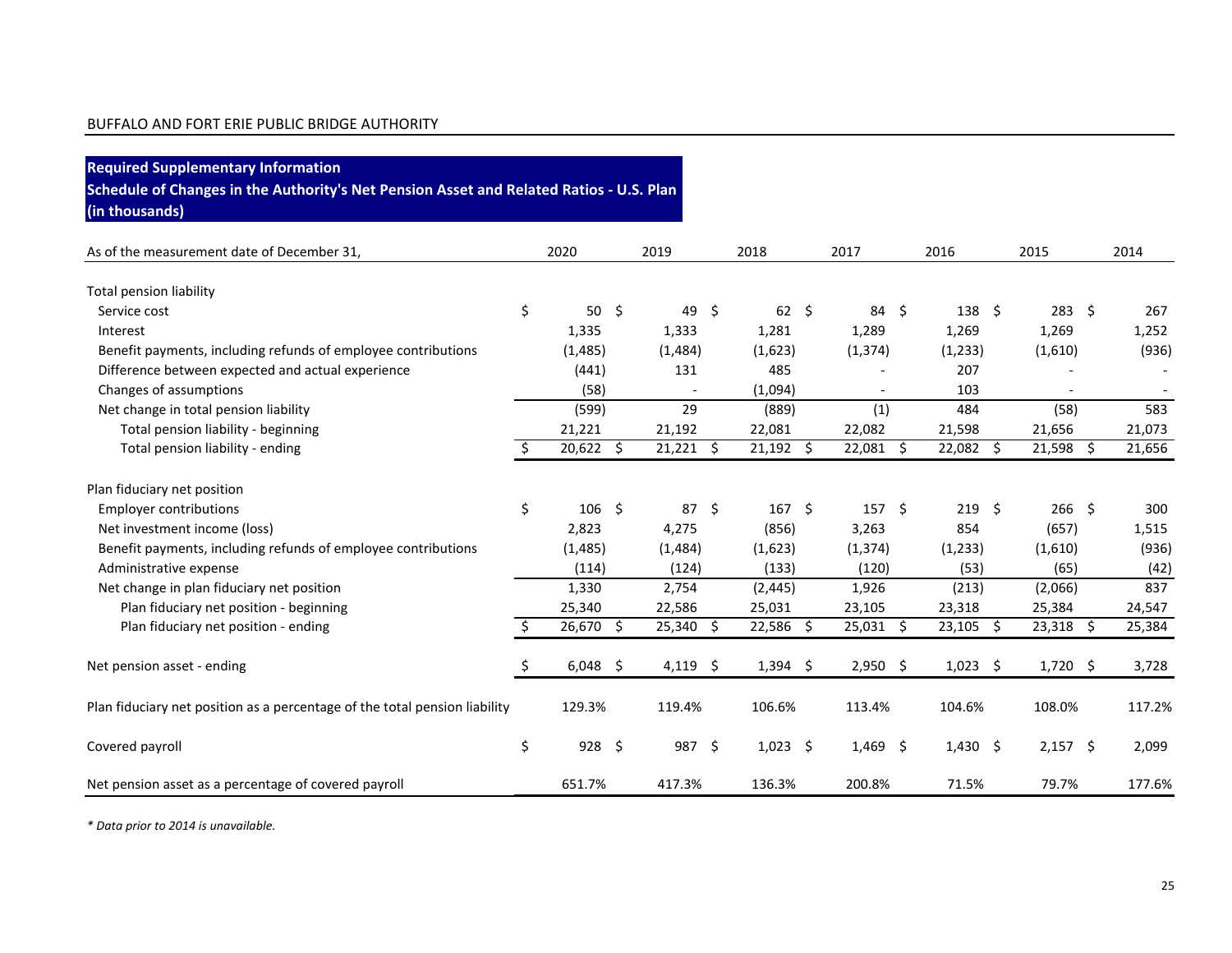| <b>Required Supplementary Information</b>                     |    |                          |                         |              |                     |                          |              |              |        |        |
|---------------------------------------------------------------|----|--------------------------|-------------------------|--------------|---------------------|--------------------------|--------------|--------------|--------|--------|
| <b>Schedule of Canadian Plan Contributions (in thousands)</b> |    |                          |                         |              |                     |                          |              |              |        |        |
| December 31,                                                  |    | 2021                     | 2020                    | 2019         |                     | 2018                     | 2017         | 2016         |        | 2015   |
| Actuarially determined contribution                           | \$ | 308                      | \$<br>$341 \frac{1}{2}$ | 298          | $\ddot{\mathsf{s}}$ | 415 \$                   | 523          | \$<br>468 \$ |        | 534    |
| Contributions in relation to the                              |    |                          |                         |              |                     |                          |              |              |        |        |
| actuarially determined contribution                           |    | 308                      | 341                     | 298          |                     | 415                      | 523          | 468          |        | 534    |
| Contribution deficiency (surplus)                             | Ś. | $\overline{\phantom{a}}$ | \$<br>$\sim$            | \$<br>$\sim$ | \$                  | $\overline{\phantom{a}}$ | \$<br>$\sim$ | \$           | $-$ \$ |        |
| Covered payroll                                               | \$ | 809                      | \$<br>$930 \; \text{S}$ | 895          | $\ddot{\mathsf{s}}$ | 863 \$                   | 965          | \$<br>949 \$ |        | 868    |
| Contributions as a percentage of covered payroll              |    | 38.07%                   | 36.67%                  | 33.30%       |                     | 48.12%                   | 54.19%       | 49.30%       |        | 61.50% |
| Foreign currency exchange rate:                               |    | 1.27                     | 1.28                    | 1.30         |                     | 1.36                     | 1.26         | 1.34         |        | 1.39   |
| The following is a summary of changes of assumptions:         |    |                          |                         |              |                     |                          |              |              |        |        |
| Inflation                                                     |    | 2.25%                    | 2.25%                   | 2.25%        |                     | 2.25%                    | 2.25%        | 2.25%        |        | 2.25%  |
| Salary increases                                              |    | 2.75%                    | 2.75%                   | 2.75%        |                     | 2.75%                    | 2.75%        | 2.75%        |        | 2.75%  |
| Investment rate of return                                     |    | 4.25%                    | 4.50%                   | 4.50%        |                     | 4.50%                    | 5.00%        | 5.00%        |        | 5.00%  |
| Cost of living adjustments                                    |    | 0.26%                    | 0.93%                   | 1.11%        |                     | 0.78%                    | 0.67%        | 1.01%        |        | 1.01%  |
| Discount rate                                                 |    | 4.25%                    | 4.50%                   | 4.50%        |                     | 4.50%                    | 5.00%        | 5.00%        |        | 5.00%  |

*\* Data prior to 2015 is unavailable.*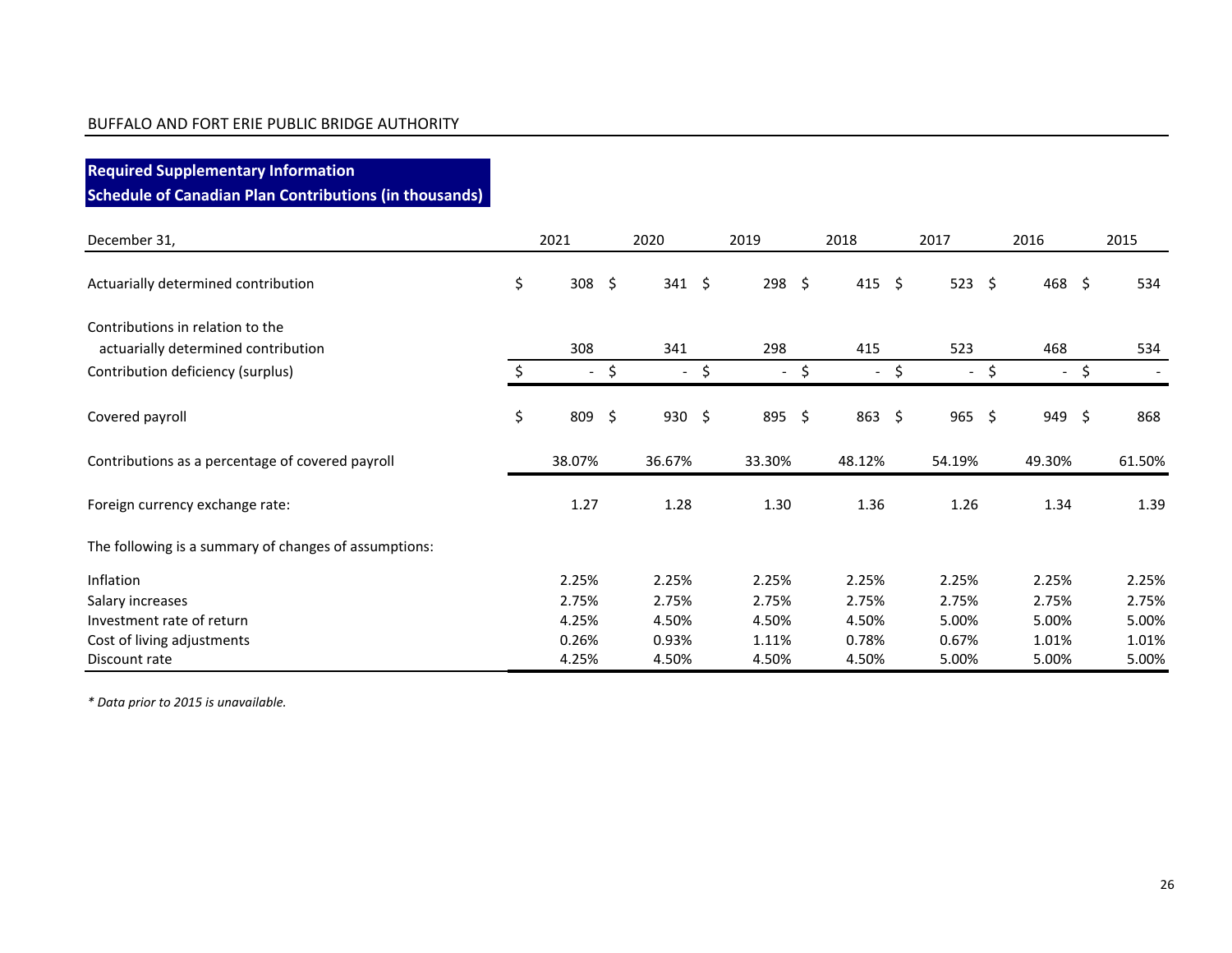**Required Supplementary Information Schedule of U.S. Plan Contributions (in thousands)**

| December 31,                                          |    | 2021                     | 2020                           | 2019                           | 2018                           |                     | 2017                     |    | 2016       | 2015   |
|-------------------------------------------------------|----|--------------------------|--------------------------------|--------------------------------|--------------------------------|---------------------|--------------------------|----|------------|--------|
| Actuarially determined contribution                   | \$ | 102                      | \$<br>$97 \quad $5$            | $92 \div$                      | 166                            | $\ddot{\mathsf{S}}$ | $157$ \$                 |    | 286 \$     | 270    |
| Contributions in relation to the                      |    |                          |                                |                                |                                |                     |                          |    |            |        |
| actuarially determined contribution                   |    | 102                      | 97                             | 92                             | 166                            |                     | 157                      |    | 219        | 266    |
| Contribution deficiency (surplus)                     | Ŝ. | $\overline{\phantom{a}}$ | \$<br>$\overline{\phantom{a}}$ | \$<br>$\overline{\phantom{a}}$ | \$<br>$\overline{\phantom{0}}$ | \$                  | $\overline{\phantom{a}}$ | \$ | 67\$       | 4      |
| Covered payroll                                       | \$ | $928$ \$                 | 987 \$                         | $1,023$ \$                     | 1,469                          | Ŝ.                  | $1,430 \; \; \zeta$      |    | $2,157$ \$ | 2,099  |
| Contributions as a percentage of covered payroll      |    | 10.99%                   | 9.83%                          | 8.99%                          | 11.30%                         |                     | 10.98%                   |    | 10.15%     | 12.67% |
| The following is a summary of changes of assumptions: |    |                          |                                |                                |                                |                     |                          |    |            |        |
| Inflation                                             |    | 2.75%                    | 2.75%                          | 2.75%                          | 2.75%                          |                     | 2.75%                    |    | 2.75%      | 2.75%  |
| Salary increases                                      |    | 2.75%                    | 2.75%                          | 2.75%                          | 2.75%                          |                     | 2.75%                    |    | 2.75%      | 2.75%  |
| Investment rate of return                             |    | 6.50%                    | 6.50%                          | 6.50%                          | 6.00%                          |                     | 6.00%                    |    | 6.00%      | 6.00%  |
| Cost of living adjustments                            |    | 0.69%                    | 0.85%                          | 1.14%                          | 0.73%                          |                     | 0.73%                    |    | 0.83%      | 0.83%  |
| Discount rate                                         |    | 6.50%                    | 6.50%                          | 6.50%                          | 6.00%                          |                     | 6.00%                    |    | 6.00%      | 6.00%  |

*\* Data prior to 2015 is unavailable.*